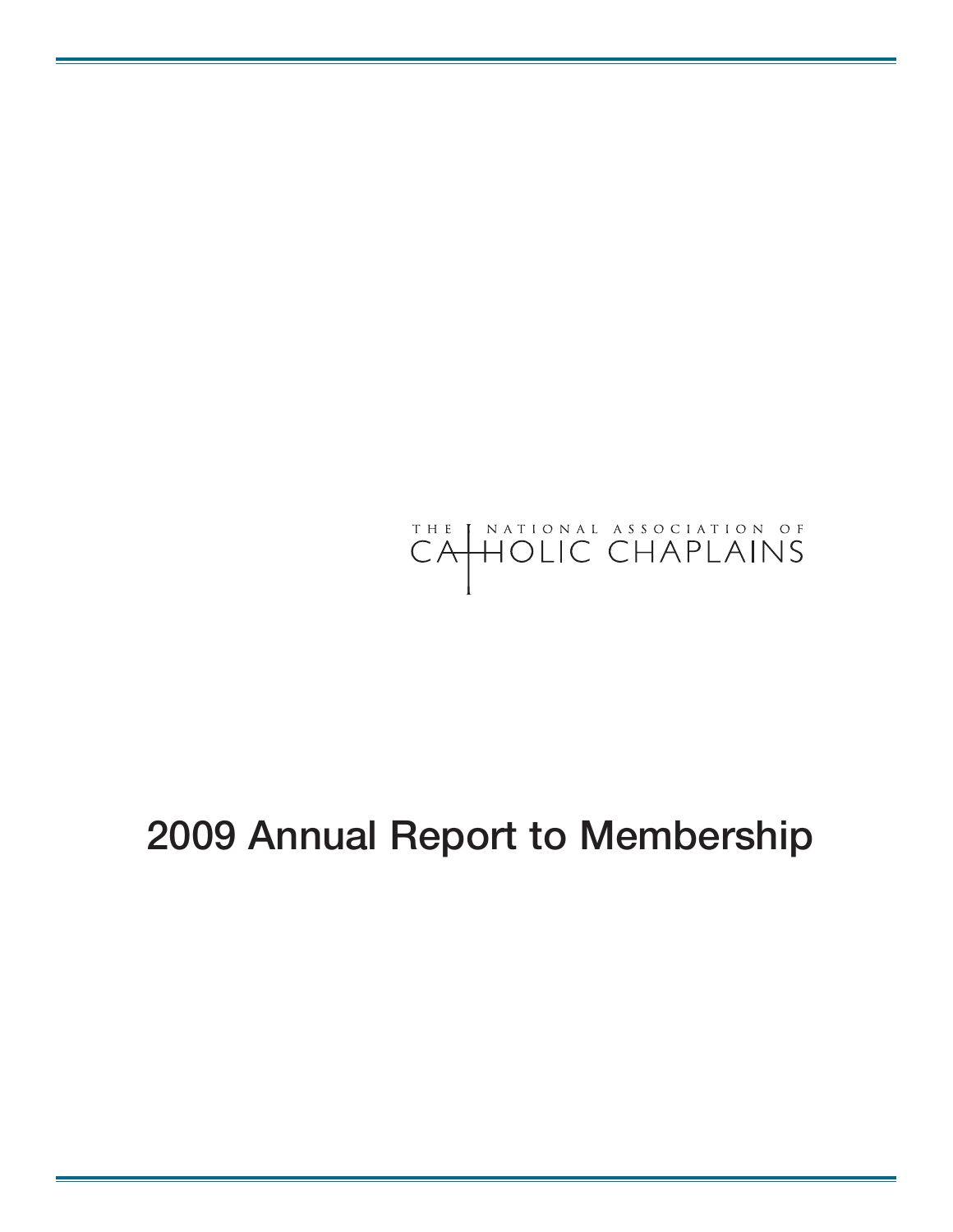## **Letter from the Chair**



*Barbara Brumleve, Chair, NACC Board of Directors*

Reviewing NACC's life journey (that is, our journey together as members) of 2009 humbles me, filling me with gratitude, respect, and awe. I want to reflect on 2009 using our mission statement and the image I used in my reflections last year, that of "butterfly wings" – those small variations in a living system like NACC that in the long run may produce large alterations.

NACC advocates for the profession of spiritual care. During 2009, we as NACC:

▼ articulated expectations of boardcertified chaplains and leadership competencies.

- ▼ endorsed the standards for professional chaplains in acute care developed by the Association of Professional Chaplains.
- ▼ contributed to quality of spiritual care as a dimension of palliative care.
- ▼ cooperated with schools of theology that are educating our future board-certified chaplains.
- ▼ developed a brochure, video and website resources to promote our profession.
- ▼ cooperated with the other associations within the Spiritual Care Collaborative and beyond.

As NACC members we expressed our trust in the SCC (Spiritual Care Collaborative) through our survey responses in 2009. Is looking beyond NACC while continuing to treasure NACC one example of butterfly wings that are making a small variation today which in the long run may produce large alterations?

Is another example of fluttering butterfly wings that in 2009, for the first time, the National American Red Cross created and fully funded the position of Spiritual Care Response Team Manager under National Red Cross office of Partner Services? What will be the effect of this decision on our profession of providing spiritual care, especially on those of us who serve on or plan to become certified for service on Spiritual Response Teams?

NACC educates, certifies and supports chaplains and pastoral educators and others who share in Jesus' ministry. During 2009, we as NACC:

- ▼ certified 74 new chaplains (up from 54 in 2008), approved the renewal of certification for 242 chaplains and eight supervisors (up from 242 in 2008), and certified one new CPE supervisor.
- ▼ offered 168 CPE units in our USCCB-CCA accredited centers (up from 150 in 2008).
- ▼ instituted audio conferences and continued regional, local, and state educational events.
- ▼ initiated a task force to look at NACC's role in the supervisory certification and educational process.

We have a challenge here, too. Today we have more than 179 fewer members than we did in January 2009. Our national

staff members follow up with each person who does not renew his/her NACC membership. The reasons are usually retirement or economic realities. We value these sisters and brothers. Is there a "butterfly wing" effect here?

NACC persons are engaged in the healing ministry of Jesus in the name of the church. During 2009,

- ▼ our Episcopal Advisory Council now has members from all the United States regions.
- ▼ Catholic Health Association (CHA) and Catholic health systems shared resources with NACC.
- ▼ NACC opened dialogue with several other Catholic ministry groups.

We, as NACC, are committed to dialogue and deeper understanding with others within our church. Where is the flutter of butterfly wings here?

To live out our mission as NACC we need financial support and a strong infrastructure. During 2009,

- ▼ NACC's portfolio increased by 17.5%, helping it to rebound in part from our 2008 losses.
- ▼ Our board, committees, and commissions kept their expenses 8.3% below budget.
- ▼ NACC received approximately \$33,000 from the 2009 Summit conference.
- ▼ NACC developed institutional partnerships with several Catholic healthcare systems (Ascension, Bon Secours, Catholic Health Initiatives, Catholic Health Partners, and Trinity Health).

Over the past three years, our NACC Annual Appeal has realized a 100% increase in the number of contributors and a 70.6% in the size of gifts. At the same time our membership revenue is below budget.

Infrastructure work is hidden, often tedious, but necessary if we are to live out our mission. In 2009, NACC Board, commissions, panels, and staff:

- ▼ updated NACC Constitution and Bylaws.
- ▼ completed an updated employee manual.
- ▼ developed a media relations policy.
- ▼ handled two ethics incidents.
- ▼ clarified the scope of commissions and panels, their relationships within NACC, orientation and evaluation for chairs.

Butterfly wings seem to be fluttering in one particular part of our infrastructure, the Nominations Panel, which I also mentioned in my 2008 report. The members of our Nominations Panel are identifying and fostering leadership, essential if we are to live our mission.

Do you have gifts that you could but are not currently sharing within NACC? Do you have a dream to share or a word to speak that will help us live our mission more effectively? Thank you for how you currently live out our NACC mission and how you will do so in 2010.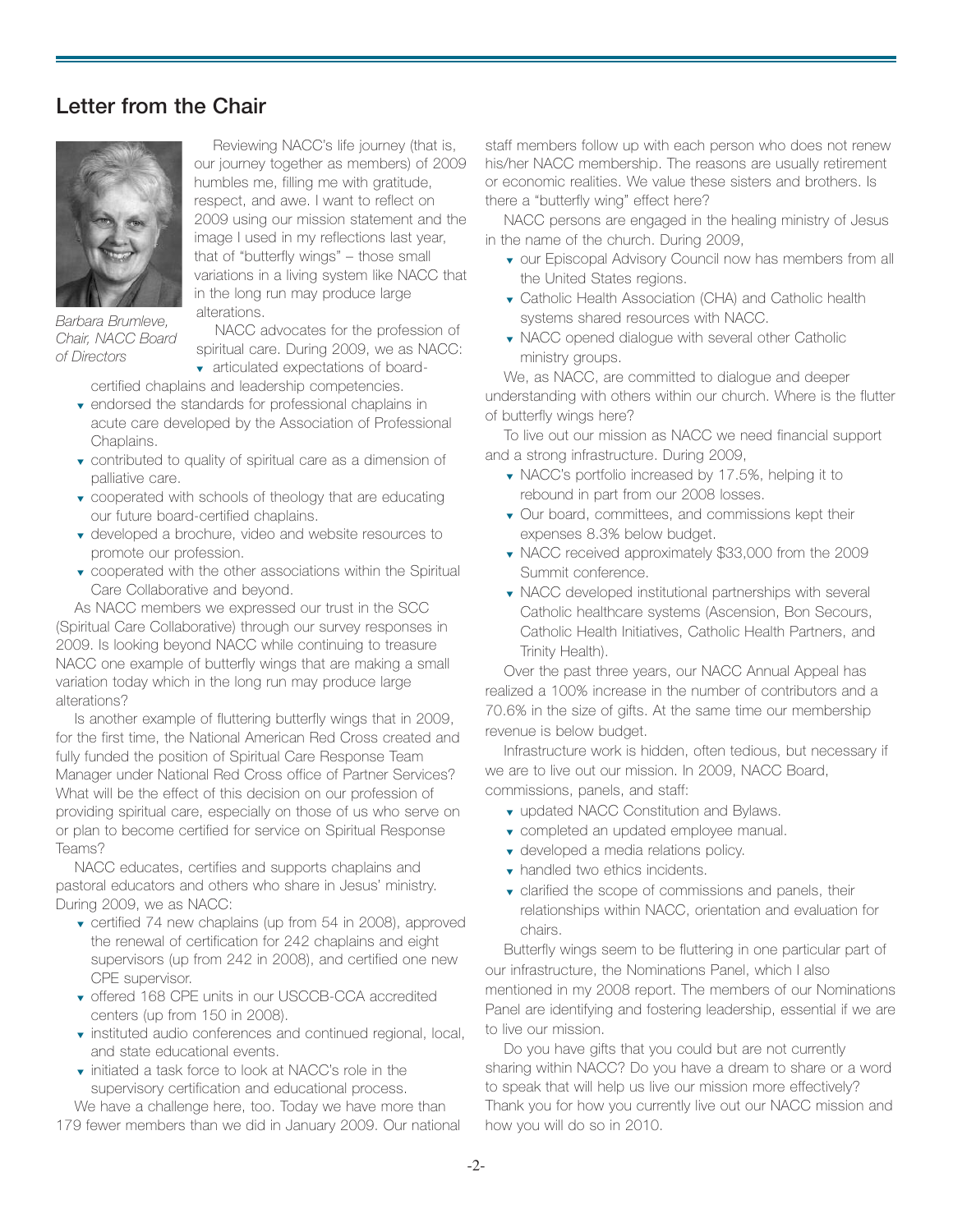### **Executive Director**



*David A. Lichter Executive Director*

In my column for last year's (2008) Annual Report, I started with the sentence, "Wow, what a year of activity!" I could use the same sentence to begin this year's column.

As you know, our three driver goals for the 2007-2012 Strategic Plan are: to support association members with creative, educational, spiritual, and communication opportunities; to promote the profession of chaplaincy, and to foster growth and unity within diversity in NACC

(mainly recruitment objectives). We are grateful to the many members and partners who have helped us advance these goals in 2009.

Regarding supporting association members, we are grateful to our state liaisons, our staff, and the many healthcare systems and partners who helped organize, host, and provide supports to our 20 local events that drew again nearly 500 participants. Several of the events included members of other associations, and many were in states where we did not have events in 2008. Thank you! Thank you also to all of you who made our first audio conferences a success. We planned six of them, all but one having two or three sessions, with 565 lines participating. We can only guess how many participants there were at each phone. We held a variety of conference calls/sessions with diverse member groups, such as CPE, Palliative Hospice Care, 40 and Under, Permanent Deacons, with some establishing regular call schedules. We tried some list serves with mixed success, and initiated a Facebook page. The NACC Now e-newsletter was used by many of you to seek counsel and resources from another, as well as to share news, seek prayers, and offer support. It's there for you. Thank you!

As to promoting chaplaincy, the Spiritual Care Collaborative (SCC) Summit 2009, with vital NACC participation, was an historic event bringing more than 1,800 spiritual care professionals together to further the SCC mission of "actively collaborating to advance excellence in professional pastoral and spiritual care, counseling, education and research." We are also grateful to the Catholic Health Association for highlighting the value and importance of pastoral care in the May-June 2009 *Health Progress*. In addition, we are grateful to Ascension Health for sponsoring and supporting NACC's new video on "Chaplaincy Ministry," which has received strong affirmation and is being used by many systems, members, and other associations to build awareness of the chaplaincy ministry. We are grateful to the many health systems that support NACC and

have engaged us to seek and share ways to promote spiritual care. I realize so many of our members wrote articles, conducted and published research, attended interdisciplinary workshops, implemented Pastoral Care Week programs (and I could go on and on) to advance the profession. We are deeply thankful for the ever-growing number of collaborations and partners that are promoting spiritual care.

Towards the goal of fostering growth and unity within diversity (recruitment of our next generation of chaplains), we are grateful for the creation of a new brochure, a PowerPoint presentation, and the chaplaincy ministry video, all of which members can access on our website and can be used for recruitment. We are grateful to the many leaders of theology graduate programs that have received our brochures and video, are sharing our communication resources with their students, and have held information sessions with students to share the spiritual care ministry profession. One of our biggest challenges as an association is that, even as we encourage others in this ministry and new members to join NACC, our member population is significantly decreasing annually (174 fewer in 2008 and 166 in 2009). The largest numbers of members leaving are our religious women, with an average age of 69 (124 left in 2008 and 92 in 2009). We ask you, as members, to continue to encourage membership. The board members and I will continue to find and examine strategies to address this reality.

Finally, to continue to implement the plan and sustain the association, we needed member support. We are exceptionally grateful to you, our members, who gave to the annual appeal. The increase over the past three years in the number of contributors (2007-240, 2008-324, 2009-476) and in the amount raised (2007-\$28,169, 2008-\$32,670, 2009-\$39,867) is wonderful, and a great tribute to you in tough economic times. We are also grateful to the many healthcare systems that were sponsors of Summit 2009 and to the NACC institutional partners. Such a generous response to the annual appeal and other financial support helped us end the year in good financial health. The board and I continue to pledge careful stewardship of our financial resources.

So, thank you for helping in 2009 to realize the final line of our NACC vision statement: NACC is a light of hope, whose members are persistently advocating for those dedicated to the spiritual care of people experiencing pain, vulnerability, joy, and hope.

*David A. Lichter, DMin NACC Executive Director*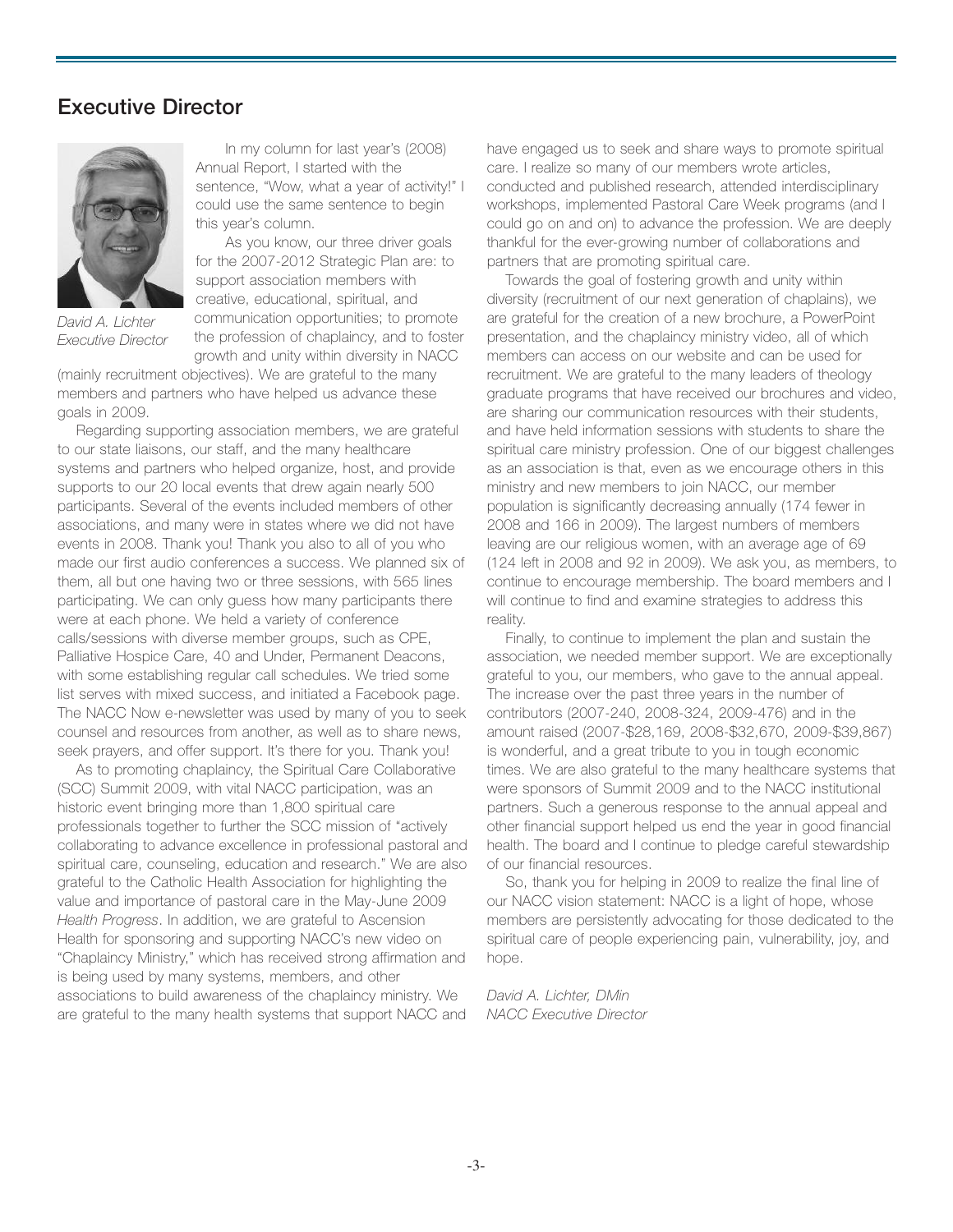## **2009 Board of Directors**

#### **CHAIR**

Barbara Brumleve CPE Supervisor St. John's Hospital Springfield, MO Bbrumleve@yahoo.com

#### **CHAIR ELECT/SECRETARY**

Alan E. Bowman Vice President, Mission Integration Catholic Health Initiatives Denver, CO alanbowman@catholichealth.net

#### **TREASURER**

Karen Pugliese **Chaplain** Central DuPage Hospital Winfield, IL karen\_pugliese@cdh.org

#### **EPISCOPAL LIAISON**

Most Rev. Randolph R. Calvo Bishop of Reno Reno, NV BishopC@catholicreno.org

Patrick H. Bolton Director of Pastoral Care Mercy Medical Center Daphne, AL patrickb@sa-mercymedical.org

Bonnie J. Burnett Vice President, Mission CHRISTUS Schumpert Health System Shreveport, LA bonnie.burnett@christushealth.org

Norma Gutierrez, MCDP **Chaplain** St. Mary Medical Center Long Beach, CA srnor@msn.com

Geraldine M. Hoyler, CSC Notre Dame, IN ghoyler@cscsisters.org

Rev. Baaju Izuchi, CSSp Lubbock, TX 79423 baajuizuchi@yahoo.com

Paul D. Marceau Vice President, Mission Services and Ethics Trinity Health Novi, MI marceaup@trinity-health.org

John M. Pollack Chief, Spiritual Ministry Dept. National Institutes of Health Bethesda, MD pollackj@cc.nih.gov

#### **EX-OFFICIO**

David A. Lichter Executive Director National Association of Catholic Chaplains Milwaukee, WI dlichter@nacc.org

## **The Joint Commission's Liaison Forum**

The goals of the Joint Commission (JC) Annual Invitational Liaison Network Forum 2009 remained consistent with those of previous years: "to inform members about current Joint Commission initiatives; to offer an arena through which to share information about the quality and safety of patient care, and to facilitate relationship building among organizations within the Network." This year, however, not only were the issues addressed more relevant and cutting edge, but the Joint Commission itself is a newly redesigned organization focused on implementing innovative initiatives in today's healthcare environment. Healthcare reform was obviously a subject of discussion, with the JC emphasis on issues and trends related to quality and safety strategies, and topics such as incentives for organizations maintaining accreditation, and incentives for palliative care certification and long term care accreditation. However, the future direction and role of a refocused and revitalized Liaison Network itself was a key component of the agenda. Attendees provided feedback on how to improve the network to more actively engage and utilize the guidance of its participating organizations and create a more mutually beneficial relationship.

The forum addressed major improvements in the interpretation, as well as the development, of standards. This is a critical issue for spiritual care. The intersection of cultural competence, health literacy and language access has been the subject of serious inquiry for several years as part of the hospitals, language and culture study and the Health Literacy Public Policy Roundtable. Integration of these components of patient-centered care into the JC accreditation standards for quality care is a significant breakthrough for chaplaincy.

New JC standards are intentionally minimal. Spiritual Care had a unique opportunity to define the specific contributions and value of our profession in the new Implementation Guide that assists hospitals in meeting – and exceeding – the standards. We are very fortunate in that over many years Rev. Sue Wintz, president of the Association of Professional Chaplains, developed key relationships within the Joint Commission that led to her membership on the JC Expert Advisory Panel for the Joint Commission Implementation Guide for the new Culturally Competent Patient Centered Care Standards. Rev. Wintz invited the Spiritual Care Collaborative to contribute background resource materials for the panel, such as scripts for asking patients about religion and spirituality; forms for patients and families to complete regarding cultural, spiritual and religious practices; screening triggers for assessment by professional chaplains; examples of performance indicators and monitors; and evidence-based chaplaincy practices. NACC Now and *Vision* will report updates and outcomes regarding this initiative as they are available.

*Karen Pugliese NACC Liaison Representative*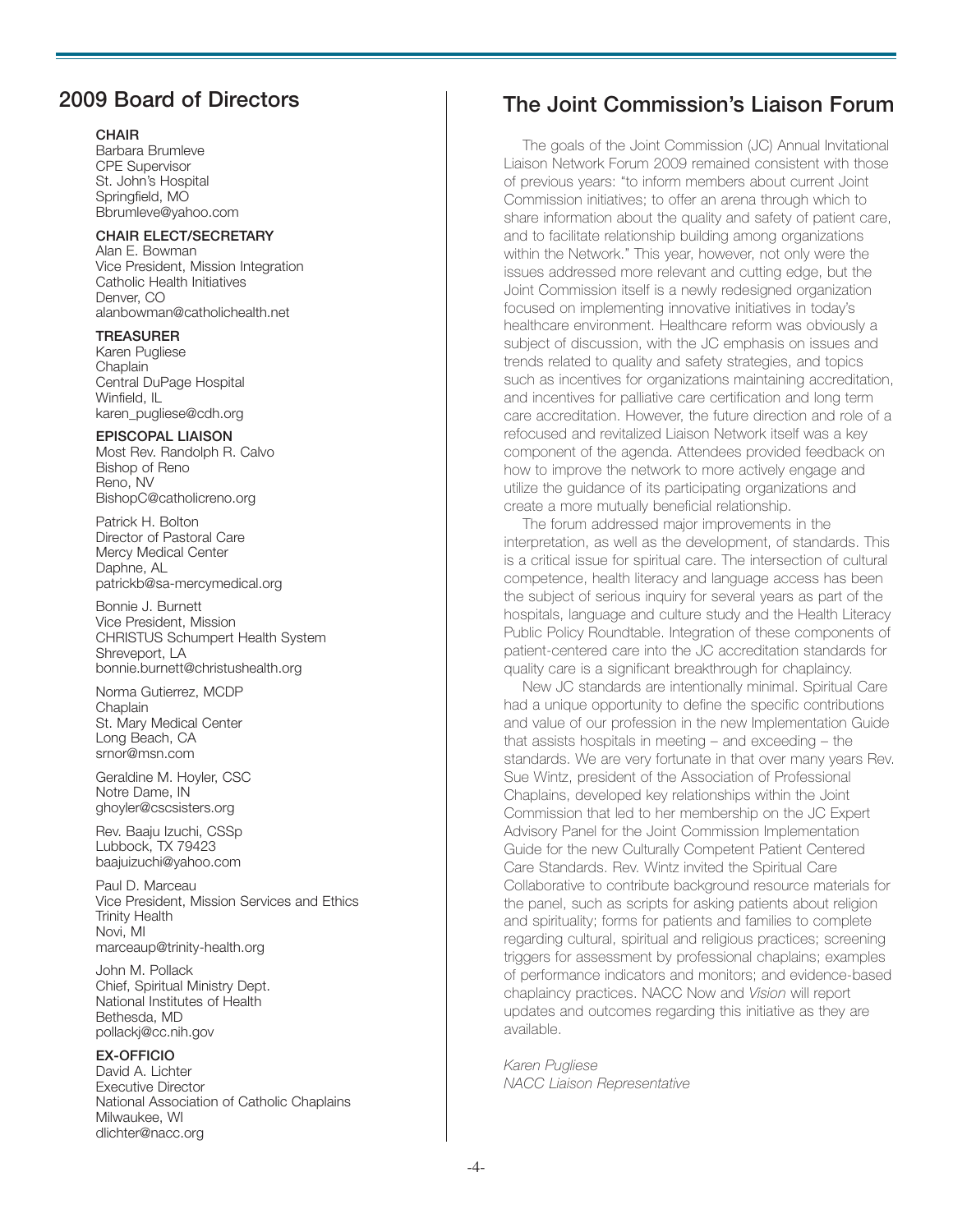## **National Office Staff**

**Executive Director** David A. Lichter, D.Min.

**Certification and Education Coordinator** Susanne Chawszczewski, PhD

**Association Support Coordinator** Cindy Bridges

**Administrative Specialist/Certification** Rose Mary Blanco-Alvarado

**Administrative Specialist/Education Programs** Jeanine Annunziato

**Administrative Specialist/Information Technology and Special Projects** Philip Paradowski

**Administrative Specialist/Membership** Mary Pawicz

**Administrative Specialist/Finances** Sue Walker

**Office Assistant-Renewal of Certification** Becky Evans

## **PlainViews Advisory Board**

*PlainViews* is an e-newsletter for chaplains and other spiritual care providers. It features concise articles of interest and relevance to those serving as pastoral caregivers. *PlainViews* also provides a forum for ongoing dialogue and publishes on topics related to professionalism, spirituality, advocacy and pastoral education. After seven years of regular publication, *PlainViews* has a subscriber base of over 8,000, and welcomes contributions from its readers – especially those related to professional practice, education and research.

In 2007, *PlainViews* began accepting some longer articles that are published in a section titled 'LongView.' The Book Review section also includes movies related to pastoral issues, and 'My Practice' allows chaplains to share innovative ideas with other chaplains. 'Ethics Walk' – an interactive dialogue that entertains conversations regarding ethical concerns – has also proven popular.

As the NACC certified member of *PlainViews* editorial board (as well as a regular reader and contributor), I offer this short report in hopes that the board will encourage NACC members to make use of *PlainViews* as a supplement to and extension of the ongoing professional education and conversation offered NACC members by *Vision*. We are grateful to have a link for it on the NACC website and references in many *Vision* and NACC Now articles.

*Jane Mather Member,* PlainViews *Editorial Board*

## **Finance Committee**

The NACC Finance Committee, including three board members and three external finance professionals, with the assistance of two staff, met quarterly via conference calls to review the financial status of NACC. These calls were well attended, and the deliberations were excellent. The following points were highlights of the year.

In early 2009, the committee explored the possibility of moving the NACC equity investments to Christian Brothers Investment Services (CBIS). CBIS' social responsibility investment policies, lower costs, financial track record, reputation among its clients and customer service were all influences on the decision to transfer twothirds of NACC investments to CBIS. The fixed income portion of the fund remains in a short term account with Merrill Lynch; this provides good liquidity. The 2009 financial market brought a 17.5% increase in the NACC portfolio, helping it to rebound in part from the 2008 losses.

NACC entered 2009 with a solid budget, but remained vigilant in terms of its revenue sources and expenses. The first two quarters showed membership revenue below budget, as members without jobs or nearing retirement made decisions not to renew. Expenses were watched carefully throughout the year. The Finance Committee was very grateful to the NACC staff, the board, its committees, and the commissions for doing an excellent job in keeping expenses 8.3% under budget.

The Finance Committee was very pleased that the SCC Summit 2009 produced a significant revenue so all cognates could receive a

distribution according to the agreed upon formula. NACC's net revenue from the Summit was approximately \$33,000. For the first time, the NACC requested and received financial support through institutional partnerships with several Catholic healthcare systems (Ascension, Catholic Health Initiatives, Catholic Health Partners, Bon Secours, and Trinity Health). More systems were asked but the economic climate kept them from collaborating. Finally, NACC has experienced in the past three years a very impressive increase in both the number of contributors (100% increase) and amount donated (70.6% increase) to the NACC Annual Appeal. This is a tribute to members' generosity and growing confidence in the NACC.

The Finance Committee remains committed to keeping the organization fiscally responsible and sound while being able to support our growth and initiatives through the strategic plan.

*Karen Pugliese Treasurer/Chair, Finance Committee*

Members: Ms. Karen Pugliese (Chair), Sr. Geraldine M. Hoyler, CSC, Rev. Mr. Clif Perryman, Mr. William Lucey, Mr. Michael Lemke, and Mr. John M. Pollack (consultant), with staff Mr. David Lichter and Ms. Sue Walker.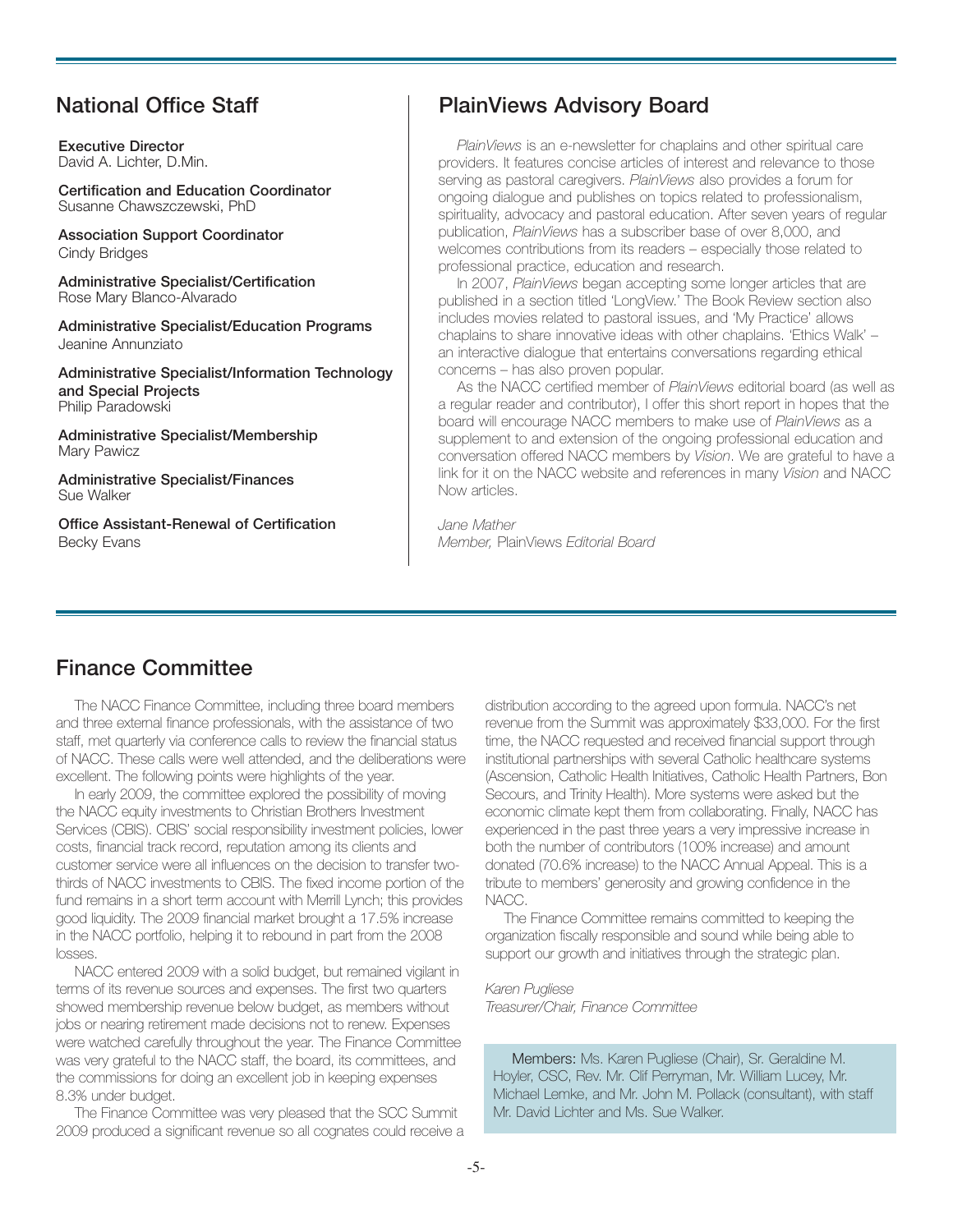### **Certification Commission**

At the beginning of 2009, four new members joined the Certification Commission: Joseph Bozzelli, Sr. Sheila Hammond, RSCJ, Sr. Julie Houser, CSJ, and Jane Mather. John M. Pollack became our board liaison. We also acknowledge the fine service of the four whose terms ended in 2008: Rod Accardi, Mary Carol Nelson, Robert Scheri and Sr. Mary Skopal, SSJ, gave abundant counsel and direction to the Certification Commission and have further enlivened our organization by their gifts.

The work of the commission is aided greatly by the many certification interview team members and the Interview Team Educators, hosts and welcoming committees. We are especially grateful to the number of institutions who give in-kind donations to allow their sites for our certification interviews. This past year numerous individuals provided in-kind donations. We thank them profoundly.

During the past year the commission certified 74 new chaplains, approved the renewal of certification for 242 chaplains and eight supervisors, and certified one new CPE supervisor. Those who were present with us in Orlando, FL, saw firsthand the diverse group of new chaplains. Truly the NACC has seen continued revitalization within the last year!

The commission began the year assigning responsibilities to the various members due to the large turnover the previous year. Fr. James Yeakel, OSFS, was elected the vice chair; Joe Bozzelli added responsibility as one of the three members of the CPE Equivalency Sub-Committee; Sr. Sheila Hammond, RSCJ, became the Certification Commission liaison with the Standards Commission; Jane Mather, the former Lead ITE, became the ITE Liaison with the assistance of Sr. Julie Houser, CSJ, who becomes the ITE Liaison in 2010. The commission's aim was to fully utilize the commissioners in the commission's work. In order to maintain good continuity, we initiated a process that will have each commissioner responsible for training another member of the commission in his/her responsibilities during the last year of her/his term. At the end of the year, we refined and added responsibilities for the vice chair.

During this past year the commission worked to enhance the procedures for renewal of certification. We developed separate documents for both chaplains and supervisors that showed the parallels between the Revised Standards and the previous Standards. Three commissioners along with Susanne Chawszczewski hosted an hour-long audio conference call for members concerning renewal of certification. We plan to hold another audio call after the March 2010 national conference. The commission is especially appreciative of all the work Becky Evans in the NACC office does for renewal of certification as well as bringing issues to the attention of the commission. From our discussions we want to remind the membership that at renewal time members need to supply the Ethics Accountability Statement to prevent delay in granting renewal.

In fall 2009, the Certification Commission recommended to the Board of Directors that the NACC grant recognition to the National Conference of Veterans Affairs' Catholic chaplains. At the time of this report, the board is reviewing this recommendation.

The Certification Commission would like to remind our association members of the Inactive Status Procedures, found online in our Certification Procedures Manual. Those requesting such status as of Jan. 1, 2009, will have a limit of five years for chaplains and seven years for supervisors before they must return to active status without becoming non-certified. A further decision of the Certification Commission set Jan. 15 each year as the date on which those who have not renewed their certification or requested an extension from the previous Dec. 31 will lose their certification.

The Certification Commission has worked to increase the numbers of certified chaplains on both the Certification Commission and the Certification Appeals Panel. The commission recognizes that to do the work of the commission within some specific areas reserved to supervisors, we need a minimum of five of the nine members to be supervisors. Working with the Certification Appeals Panel and the ITEs we were able to recommend that an ITE Liaison, a chaplain, serve on the Appeals Panel with the long-range goal to have chaplains along with supervisors on the Appeals Panel.

The Certification Commission owes a debt of gratitude to Rose Mary Blanco-Alvarado, administrative specialist/certification, for all she does for the commission and for answering the many communications from members; to Sue Walker, who keeps us current with budgetary information; to Becky Evans for her work on renewals; and to Susanne Chawszczewski for assisting members and applicants with educational questions and the specific detailed nuances of certification. The Certification Commission also recognized Kathy Eldridge with a special resolution of appreciation for her many years of dedicated service, friendship and wise counsel to so many members and especially to many Certification Commissions – commissioners and chairs – during her years with the NACC.

A personal remark: For the past six years I have been a member of the Certification Commission, the last three as chair. I have met so many dedicated chaplains and supervisors who are members of NACC. I worked with a great group of commissioners. NACC is alive and vibrant because of you, the members who have become active members in the association. I thank each of you for your participation.

I would invite all members to consider becoming a member of an interview team. Many of us first became involved in the life of the NACC through belonging to certification interview teams. We will provide solid training and mentoring for first-timers. You gain colleagues and further appreciation of the wonderful ministry of chaplaincy. You also help to bring new members into the NACC to be able to enhance the healing ministry of Jesus. Some may even consider becoming CPE supervisors.

I know you will join me in welcoming Fr. James Yeakel, OSFS, as the new chair of the commission. The Certification Commission prayerfully discerned and unanimously elected Jim.

*Rev. John T. Crabb, SJ Chair, Certification Commission*

Members: Rev. John T. Crabb, SJ (Chair); Rev. James R. Yeakel, OSFS (Vice Chair): Dr. Joseph G Bozzelli; Sr. Sheila Hammond, RSCJ; Sr. Julie Houser, CSJ: Sr. Geraldine Krautkramer, OSF; Mrs. Jane A. Mather; Rev. Agustin R. Orosa, M.I. and Mr. John M. Pollack (Board Liaison), with staff Ms. Rose Mary Blanco-Alvarado and Ms. Susanne Chawszczewski.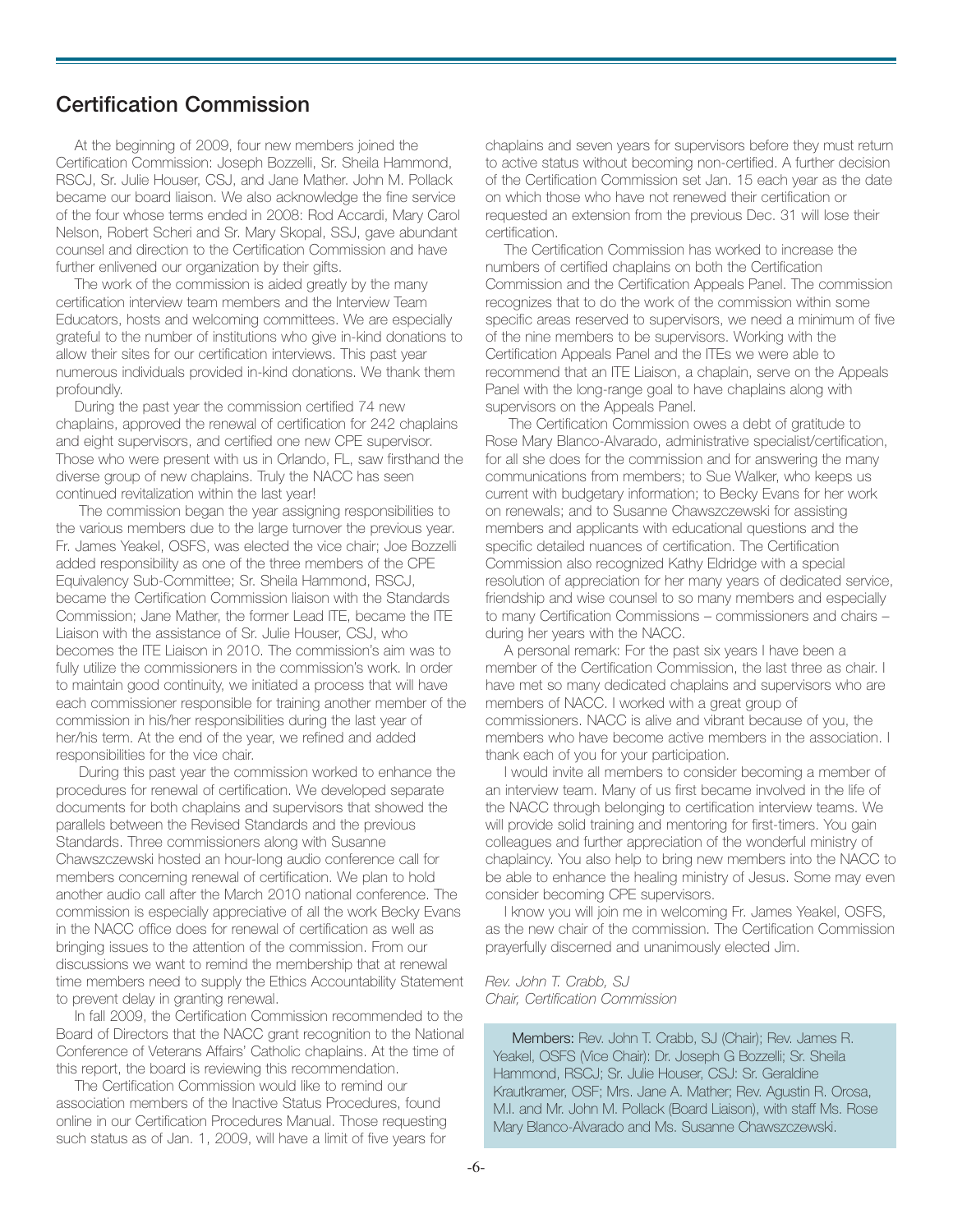## **Certification Appeals Panel**

#### Overview of the Appeal Process

Appeals can be filed when an applicant denied certification believes that NACC Standards and/or Procedures were violated. Anyone appealing the decision of the commission regarding the denial of certification must clearly outline how a particular standard(s) or procedure(s) was violated. The Appeals Panel members take seriously our review of certification interviews that have resulted in an appeal. Each appeal is reviewed by a panel of three persons who work collaboratively on the review of materials submitted. We may uphold the original decision to deny certification, or send a recommendation to the Certification Commission to either grant certification or grant a new interview.

#### Appeals and Other Actions in 2009

From January through December 2009 the Appeals Panel received one appeal. The appeal was denied, supporting the original decision of the Certification Interview Team.

The Appeals Panel chair met through conference call with the Interview Team Educators (ITEs) to discuss findings from appeals and implications for ITEs and interview teams. From this meeting, the Appeals Panel will develop a list of pastoral issues raised in appeals to increase interview teams' sensitivity (e.g. offering water, greeting applicants with a handshake, etc.), offer sample scripting for clear recommendations, and contact cognate groups regarding their approach to appeals.

The Certification Commission also approved two requests from the Appeals Panel for the overall certification process. One request was to add recommendations within the form letter sent to appellants to give a pastoral response as to how the Appeals Panel came to its decision. The second request was to establish a process to offer education and pastoral outreach to appellants and persons denied certification that do not choose to appeal. This will more clearly demonstrate our commitment to pastoral care of one another, enhance the applicants' understanding of

their professional weaknesses as found through the certification process, and strengthen their chances of successfully meeting a future certification interview team.

An ITE Liaison/certified chaplain will be appointed to the Appeals Panel in 2010; this person could be a consultant within the appeal review as well as someone who would communicate to the Certification Commission any information learned through reviewing appeals that may have implications for future training and functioning.

#### Goals for Appeals Committee — 2010

- ▼ To continue to explore how the decreasing number of CPE supervisors in the NACC will affect future appeal work, and whether/how to propose opening this panel to certified chaplains (having the ITE Liaison is a first step in this goal).
- ▼ To continue working with the Certification Commission through the ITE Liaison in regard to training of Certification Interview Teams so that:
	- Appeals related to violations of the procedures in conducting certification interviews will decrease by 75% by 2011.
	- Certification interview teams will become more proficient in assessing the competencies of persons in expanding pastoral care ministries, e.g. mission integration, healthcare ethics, management, and holistic healing positions.

The Appeals Panel welcomes your comments and ideas. Please contact Mary Davis if you have any questions or comments.

Members: Ms. Mary Davis (Chair), Sr. Janet Ryan, IHM (replaced Mr. Rick Erickson, who retired), Mr. Gordon Hilsman, Mr. Daniel Petronella, Sr. Maureen Mitchell, RSM, Sr. Virginia Yeager, SSJ, with staff Ms. Rose Mary Blanco-Alvarado.

## **Governance Committee**

The Governance Committee's primary responsibilities are to review and monitor the Board of Directors' composition, functions, communications, development, and performance. This includes human resource issues, nominations to the Board of Directors, and the review and updating of the NACC Constitution and By-Laws as needed. During 2009, the Governance Committee met six times via phone conference calls.

Some of the more significant activity and accomplishments of the committee include the following:

- 1. The Nominations Panel was populated and put into action, reviewing applicants for leadership positions on various commissions and panels.
- 2. Roles, responsibilities, and criteria guidelines for each committee, commission, and panel were drafted and approved by the board.
- 3. A new board evaluation tool and board meeting evaluation process were created to better manage board priorities and

meet objectives.

- 4. Protocols on communication between the board and commissions were devised, which included the role of board liaisons, the role of chairs, and the role of staff.
- 5. A new board nomination application was developed and the first electronic voting process for a board election was initiated.
- 6. All revisions to the NACC Constitution and By-Laws were approved by the board and can be viewed by membership via the NACC website.

#### *Patrick Bolton Co-Chair, Governance Committee*

Members: Mr. Patrick Bolton (Co-Chair), Mr. Paul Marceau (Co-Chair), Ms. Karen Pugliese, Sr. Norma Gutierrez, MCDP, Rev. Baaju Izuchi, CSSp, Ms. Ann Hurst, Ms. Teresa Edmundson, with staff Mr. David Lichter and Ms. Cindy Bridges.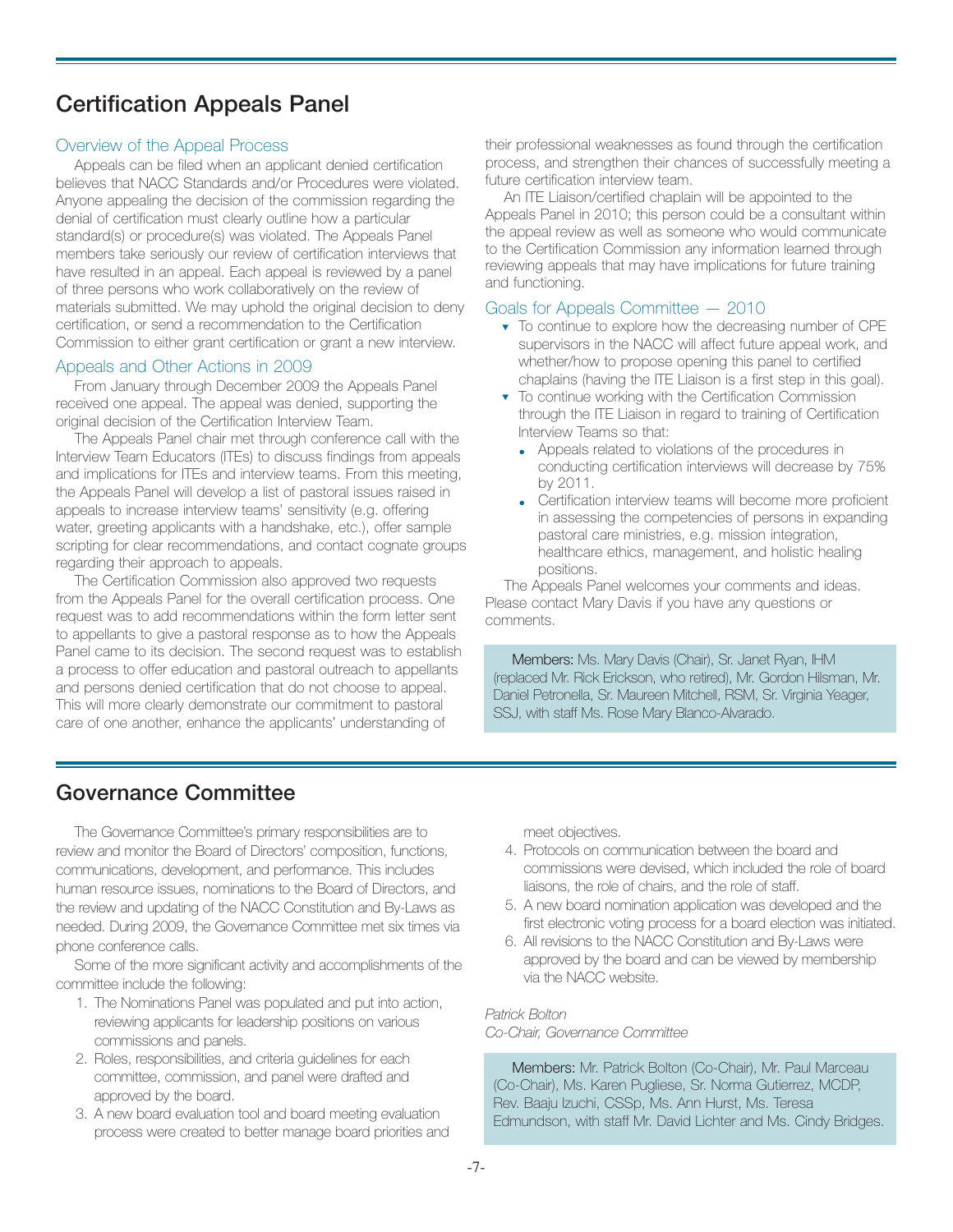

To the Board of Directors National Association of Catholic Chaplains Milwaukee, Wisconsin

We have reviewed the accompanying statements of financial position of the National Association of Catholic Chaplains (a nonprofit organization) as of December 31, 2009 and 2008, and the related statements of activities and cash flows for the years then ended in accordance with Statements on Standards for Accounting and Review Services issued by the American Institute of Certified Public Accountants. All information included in these financial statements is the representation of the management of the National Association of Catholic Chaplains.

A review consists principally of inquiries of Association personnel and analytical procedures applied to financial data. It is substantially less in scope than an audit in accordance with generally accepted auditing standards, the objective of which is the expression of an opinion regarding the financial statements taken as a whole. Accordingly, we do not express such an opinion.

Based on our reviews, we are not aware of any material modifications that should be made to the accompanying financial statements in order for them to be in conformity with generally accepted accounting principles.

Plinter, Kloman, Motes & Repp, S.C.

January 28, 2010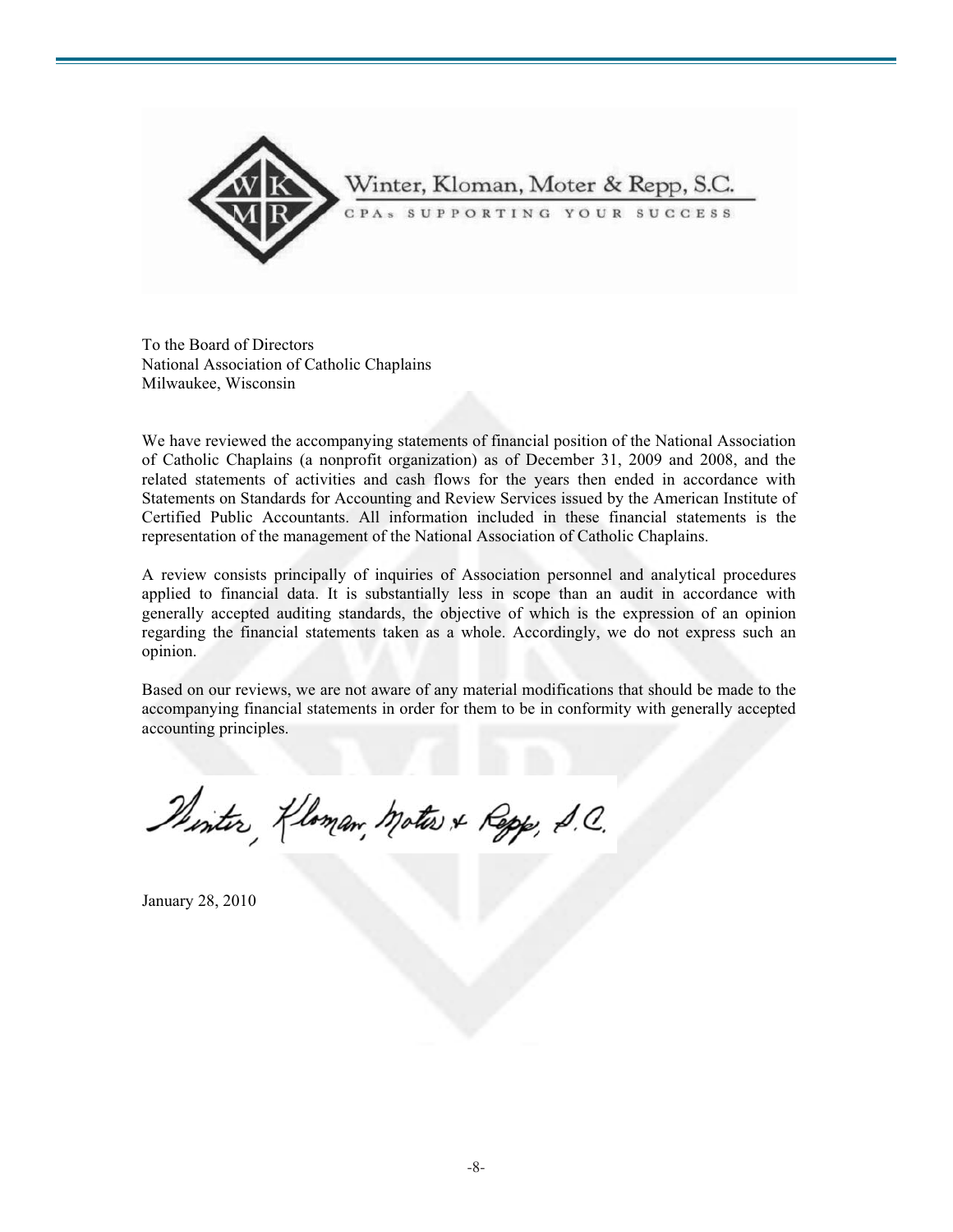#### **NATIONAL ASSOCIATION OF CATHOLIC CHAPLAINS**

#### **STATEMENTS OF FINANCIAL POSITION December 31, 2009 and 2008**

|                                        | 2009                   | 2008         |
|----------------------------------------|------------------------|--------------|
| <b>ASSETS</b>                          |                        |              |
| <b>CURRENT ASSETS</b>                  |                        |              |
| Cash                                   | $\mathbb{S}$<br>65,450 | 18,491<br>\$ |
| Investments                            | 465,198                | 396,102      |
| Interest receivable                    | 253                    | 1,180        |
| Accounts receivable                    | 5,866                  | 5,186        |
| Prepaid expenses                       | 33,283                 | 30,809       |
| Total current assets                   | 570,050                | 451,768      |
| <b>PROPERTY AND EQUIPMENT, at cost</b> |                        |              |
| Office furniture and equipment         | 76,999                 | 79,021       |
| Leasehold improvements                 | 2,354                  | 2,354        |
|                                        | 79,353                 | 81,375       |
| Less accumulated depreciation          | 67,858                 | 69,008       |
|                                        | 11,495                 | 12,367       |
| <b>OTHER ASSETS</b>                    |                        |              |
| Security deposit                       | 4,600                  | 4,600        |
| Total assets                           | \$586,145              | \$468,735    |
| <b>LIABILITIES AND NET ASSETS</b>      |                        |              |
| <b>CURRENT LIABILITIES</b>             |                        |              |
| Accounts payable                       | \$1,807                | \$<br>9,001  |
| Accrued payroll and benefits           | 24,208                 | 67,462       |
| Deferred revenues                      | 246,399                | 225,184      |
| Total current liabilities              | 272,414                | 301,647      |
| <b>NET ASSETS</b>                      |                        |              |
| Unrestricted                           |                        |              |
| Undesignated                           | 147,123                | 35,949       |
| Board designated                       | 149,710                | 114,241      |
|                                        | 296,833                | 150,190      |
| Temporarily restricted                 | 16,898                 | 16,898       |
| Total net assets                       | 313,731                | 167,088      |
| Total liabilities and net assets       | \$586,145              | \$468,735    |
|                                        |                        |              |

See Accountant's review report.

The Notes to Financial Statements are an integral part of these statements.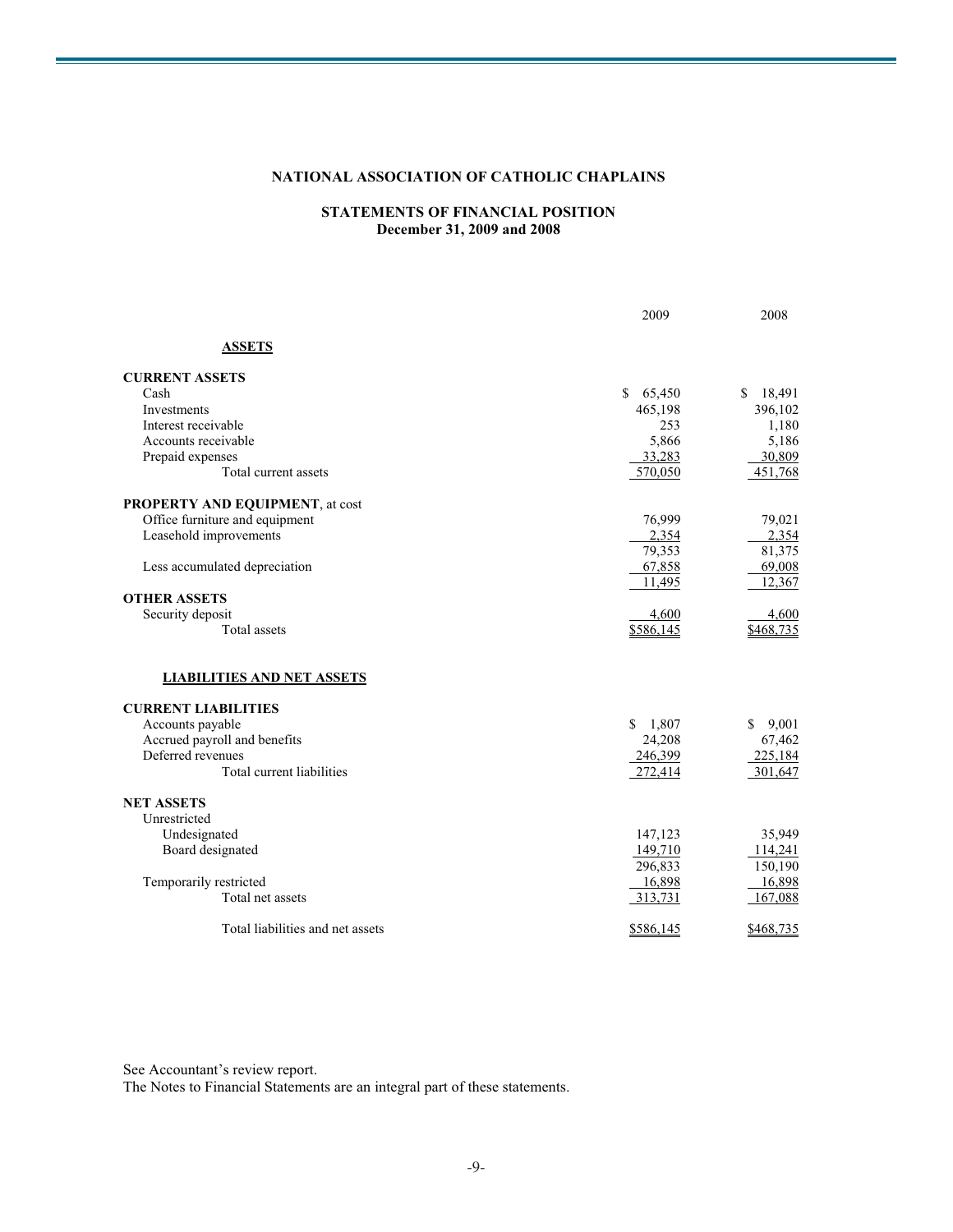| ł                       |  |
|-------------------------|--|
| ことにく てんしょく こうこく にんこうくさい |  |
| こくしくさく                  |  |
|                         |  |

## STATEMENTS OF ACTIVITIES<br>For the Years Ended December 31, 2009 and 2008 **For the Years Ended December 31, 2009 and 2008 STATEMENTS OF ACTIVITIES**

|                                        |                                                                               | $-2009 -$                 |                                                                                                                                                                                                                                                                                                 |                                                                                                                                            | $-2008 -$                 |                                                                                                                          |
|----------------------------------------|-------------------------------------------------------------------------------|---------------------------|-------------------------------------------------------------------------------------------------------------------------------------------------------------------------------------------------------------------------------------------------------------------------------------------------|--------------------------------------------------------------------------------------------------------------------------------------------|---------------------------|--------------------------------------------------------------------------------------------------------------------------|
|                                        | Unrestricted                                                                  | Temporarily<br>Restricted | Total                                                                                                                                                                                                                                                                                           | Unrestricted                                                                                                                               | Temporarily<br>Restricted | Total                                                                                                                    |
| <b>REVENUES</b>                        |                                                                               |                           |                                                                                                                                                                                                                                                                                                 |                                                                                                                                            |                           |                                                                                                                          |
| Membership dues                        | S                                                                             | S                         | 5                                                                                                                                                                                                                                                                                               |                                                                                                                                            | ↮                         |                                                                                                                          |
| Certification fees                     |                                                                               |                           |                                                                                                                                                                                                                                                                                                 |                                                                                                                                            |                           |                                                                                                                          |
| Annual appeal                          |                                                                               |                           |                                                                                                                                                                                                                                                                                                 |                                                                                                                                            |                           |                                                                                                                          |
| Contributions                          |                                                                               |                           |                                                                                                                                                                                                                                                                                                 |                                                                                                                                            | 1,898                     |                                                                                                                          |
| National conference                    | 545,000<br>90,486<br>99,827<br>99,535<br>17,173<br>17,173<br>71,173<br>74,920 |                           | 545,000<br>90,486<br>90,4877<br>92,855<br>12,5865<br>17,173<br>17,173<br>7,173                                                                                                                                                                                                                  | $\begin{array}{l} $552,197\\ 62,914\\ 32,670\\ 32,501\\ 199,325\\ 100,767)\\ 12,885\\ (100,767)\\ (100,767)\\ 49,611 \end{array}$          |                           | $\begin{array}{r} $552,197 \\ 62,914 \\ 32,670 \\ 199,325 \\ 199,325 \\ 12,885 \\ (100,767) \\ (100,767) \\ \end{array}$ |
| Educational events                     |                                                                               |                           |                                                                                                                                                                                                                                                                                                 |                                                                                                                                            |                           |                                                                                                                          |
| Investment income (loss), net          |                                                                               |                           |                                                                                                                                                                                                                                                                                                 |                                                                                                                                            |                           |                                                                                                                          |
| Miscellaneous income                   |                                                                               |                           |                                                                                                                                                                                                                                                                                                 |                                                                                                                                            |                           |                                                                                                                          |
| Net assets released from restrictions: |                                                                               |                           |                                                                                                                                                                                                                                                                                                 |                                                                                                                                            |                           |                                                                                                                          |
| Restricted funds utilized              |                                                                               |                           |                                                                                                                                                                                                                                                                                                 | $\frac{1,600}{812,685}$                                                                                                                    | (1,600)                   |                                                                                                                          |
| Total revenues                         | 1,010,48                                                                      |                           | 0.010,482                                                                                                                                                                                                                                                                                       |                                                                                                                                            | 298                       | 812,983                                                                                                                  |
| <b>EXPENSES</b>                        |                                                                               |                           |                                                                                                                                                                                                                                                                                                 |                                                                                                                                            |                           |                                                                                                                          |
| Administration:                        |                                                                               |                           |                                                                                                                                                                                                                                                                                                 |                                                                                                                                            |                           |                                                                                                                          |
| Salaries and benefits                  | 415,531<br>3,017<br>17,500<br>3,302                                           |                           | 415,531<br>3,017<br>17,500<br>3,302                                                                                                                                                                                                                                                             |                                                                                                                                            |                           |                                                                                                                          |
| Travel and transportation              |                                                                               |                           |                                                                                                                                                                                                                                                                                                 | 529,625<br>8,044                                                                                                                           |                           | 529,625<br>8,044                                                                                                         |
| Professional contracted services       |                                                                               |                           |                                                                                                                                                                                                                                                                                                 |                                                                                                                                            |                           |                                                                                                                          |
| Miscellaneous                          |                                                                               |                           |                                                                                                                                                                                                                                                                                                 |                                                                                                                                            |                           |                                                                                                                          |
| Communications and postage             |                                                                               |                           | 16,103<br>65,312                                                                                                                                                                                                                                                                                | $4,935$ $18,787$ $60,644$ $60,644$ $60,644$ $7,797$ $8,818$ $7,979$ $64,422$ $60,644$ $60,644$ $7,797$ $60,797$ $60,797$ $60,797$ $60,797$ |                           | 4,935<br>18,787<br>18,787<br>6,3064<br>1,132<br>1,132<br>1,132<br>1,132<br>1,132<br>1,132<br>1,132<br>1,132<br>1,132     |
| Occupancy expense                      |                                                                               |                           |                                                                                                                                                                                                                                                                                                 |                                                                                                                                            |                           |                                                                                                                          |
| Maintenance and insurance              |                                                                               |                           | $\begin{array}{r} 12,43,\\ 8,184,\\ 8,142,\\ 2,33,\\ 1,2,38\end{array}$                                                                                                                                                                                                                         |                                                                                                                                            |                           |                                                                                                                          |
| Professional fees                      |                                                                               |                           |                                                                                                                                                                                                                                                                                                 |                                                                                                                                            |                           |                                                                                                                          |
| Printing and reproduction              |                                                                               |                           |                                                                                                                                                                                                                                                                                                 |                                                                                                                                            |                           |                                                                                                                          |
| Subscriptions, dues, awards, and fees  |                                                                               |                           |                                                                                                                                                                                                                                                                                                 |                                                                                                                                            |                           |                                                                                                                          |
| Office supplies                        |                                                                               |                           |                                                                                                                                                                                                                                                                                                 |                                                                                                                                            |                           |                                                                                                                          |
| Exhibit and logo merchandise           |                                                                               |                           |                                                                                                                                                                                                                                                                                                 |                                                                                                                                            |                           |                                                                                                                          |
| Depreciation                           |                                                                               |                           |                                                                                                                                                                                                                                                                                                 |                                                                                                                                            |                           |                                                                                                                          |
|                                        |                                                                               |                           |                                                                                                                                                                                                                                                                                                 |                                                                                                                                            |                           |                                                                                                                          |
| Governance:                            |                                                                               |                           |                                                                                                                                                                                                                                                                                                 |                                                                                                                                            |                           |                                                                                                                          |
| <b>Board of Directors</b>              | 22,087                                                                        |                           | 22,087                                                                                                                                                                                                                                                                                          | 20,619                                                                                                                                     |                           | 20,619                                                                                                                   |
| Editorial advisory panel               | 173                                                                           |                           |                                                                                                                                                                                                                                                                                                 |                                                                                                                                            |                           |                                                                                                                          |
| Task force/special projects            |                                                                               |                           |                                                                                                                                                                                                                                                                                                 |                                                                                                                                            |                           |                                                                                                                          |
| Governance committee                   | 2384<br>2344<br>2444<br>2442                                                  |                           | $\begin{array}{r} 173 \\ 2,384 \\ 2,464 \\ 2,594 \\ 6,642 \\ 7,724 \\ 8,724 \\ 7,844 \\ 8,724 \\ 9,844 \\ 17,184 \\ 18,194 \\ 19,194 \\ 10,194 \\ 13,194 \\ 14,194 \\ 15,194 \\ 16,194 \\ 17,194 \\ 18,194 \\ 19,194 \\ 19,194 \\ 19,194 \\ 19,194 \\ 19,194 \\ 19,194 \\ 19,194 \\ 19,194 \\ $ | $160$ $4,158$ $3,367$ $3,726$ $1,726$                                                                                                      |                           | $160$<br>4,158<br>4,367<br>4,726<br>114<br>114                                                                           |
| Standards committee                    |                                                                               |                           |                                                                                                                                                                                                                                                                                                 |                                                                                                                                            |                           |                                                                                                                          |
| Marketing, recruitment and development |                                                                               |                           |                                                                                                                                                                                                                                                                                                 |                                                                                                                                            |                           |                                                                                                                          |
| Finance committee                      |                                                                               |                           |                                                                                                                                                                                                                                                                                                 | $\frac{1}{2}$                                                                                                                              |                           |                                                                                                                          |
| Ethics commission                      |                                                                               |                           |                                                                                                                                                                                                                                                                                                 | $\frac{56}{325}$                                                                                                                           |                           | 256<br>329                                                                                                               |
| Episcopal advisory council             | 264<br>416<br>337                                                             |                           | $264$<br>$47.5$                                                                                                                                                                                                                                                                                 |                                                                                                                                            |                           |                                                                                                                          |
| Special representatives                |                                                                               |                           |                                                                                                                                                                                                                                                                                                 | 1,188                                                                                                                                      |                           | 1,188                                                                                                                    |
| Education advisory panel               |                                                                               |                           |                                                                                                                                                                                                                                                                                                 |                                                                                                                                            |                           |                                                                                                                          |
|                                        | 42,607                                                                        |                           | 42,607                                                                                                                                                                                                                                                                                          | 34,584                                                                                                                                     |                           | 34,584                                                                                                                   |

See Accountant's review report.

See Accountant's review report.<br>The Notes to Financial Statements are an integral part of these statements. The Notes to Financial Statements are an integral part of these statements.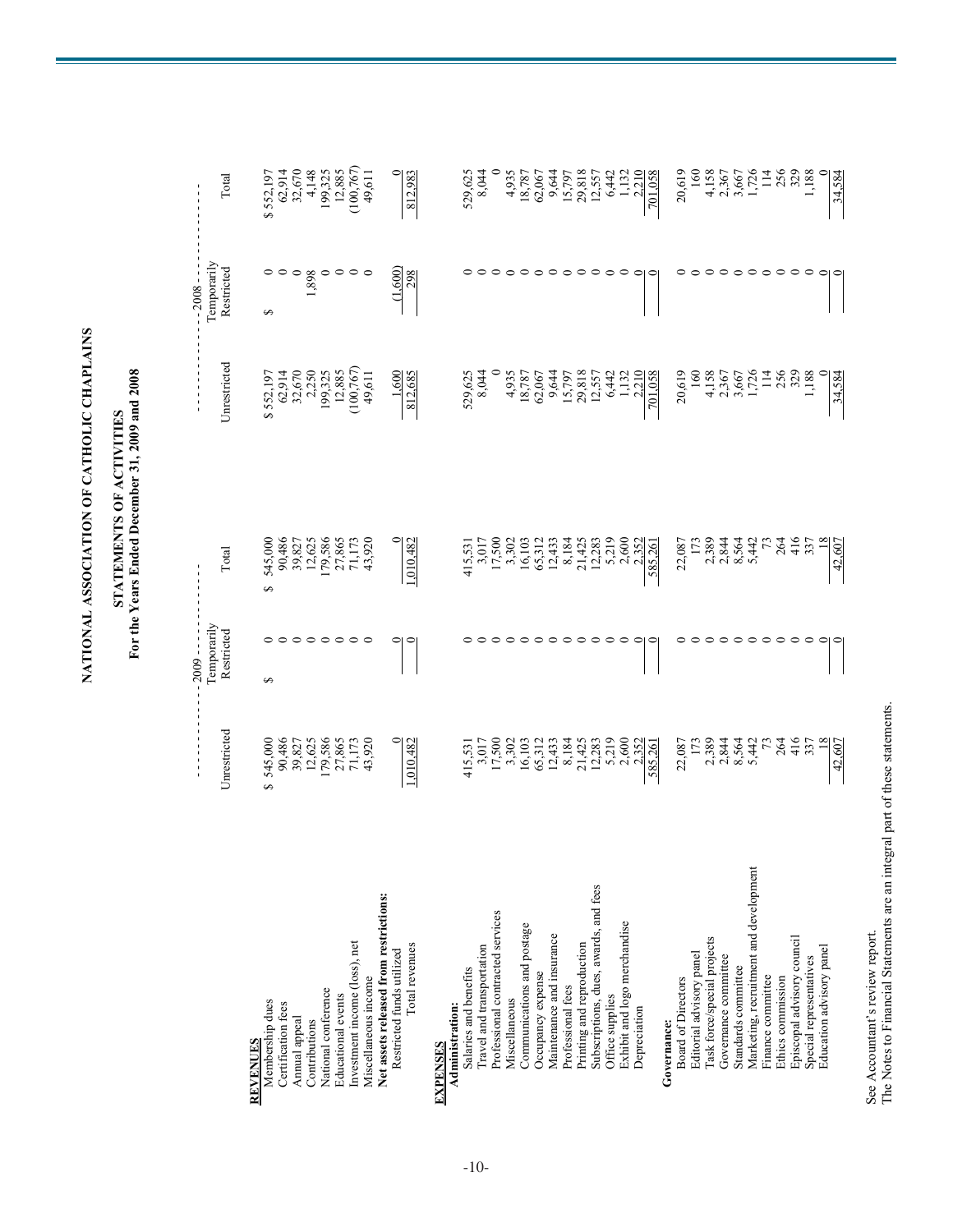NATIONAL ASSOCIATION OF CATHOLIC CHAPLAINS **NATIONAL ASSOCIATION OF CATHOLIC CHAPLAINS**

# STATEMENTS OF ACTIVITIES (CONTINUED)<br>For the Years Ended December 31, 2009 and 2008 **STATEMENTS OF ACTIVITIES (CONTINUED) For the Years Ended December 31, 2009 and 2008**

|                                               |                                      | $2009 - - - -$                   |                                      |                                              | $-2008 - -$ |                                      |
|-----------------------------------------------|--------------------------------------|----------------------------------|--------------------------------------|----------------------------------------------|-------------|--------------------------------------|
|                                               |                                      | Temporarily                      |                                      |                                              | Temporarily |                                      |
|                                               | <b>Jnrestricted</b>                  | Restricted                       | Total                                | Unrestricted                                 | Restricted  | Total                                |
| <b>EXPENSES</b> (continued)<br>Certification: |                                      |                                  |                                      |                                              |             |                                      |
| Certification commission                      | S                                    | s,                               | 5                                    |                                              |             | 5                                    |
| Certification ITEs & site coordinators        |                                      |                                  |                                      |                                              |             |                                      |
| Certification interviews                      |                                      |                                  |                                      |                                              |             |                                      |
| Certification appeals panel                   | 20,780<br>15,058<br>30,105<br>39,982 |                                  | 20,780<br>15,058<br>30,105<br>39,982 | $20,057$<br>13,935<br>24,323<br>45<br>58,360 |             | 20,057<br>13,935<br>24,323<br>58,360 |
| Annual appeal                                 | 4,358                                |                                  | 4,358                                | 3,047                                        |             | $-3.047$                             |
| National conference                           | 146,11                               |                                  | 146,111                              | 154,361                                      |             | 154,361                              |
| <b>Educational</b> events                     | 19,520                               | $\begin{array}{c} \n\end{array}$ | 19,520                               | 8,487                                        |             | 8,487                                |
| Total operating expenses                      | 863,839                              |                                  | 863,839                              | 959,897                                      |             | 959,897                              |
| Change in net assets                          | 146,643                              |                                  | 146,643                              | (147, 212)                                   | 298         | (146, 914)                           |
| NET ASSETS<br>Beginning of year               | 150,190                              | 16,898                           | 167,088                              | 297,402                                      | 16,600      | 314,002                              |
| End of year                                   | 296,83                               | 3 16,898                         | \$ 313,731                           | \$150,190                                    | \$16,898    | \$167,088                            |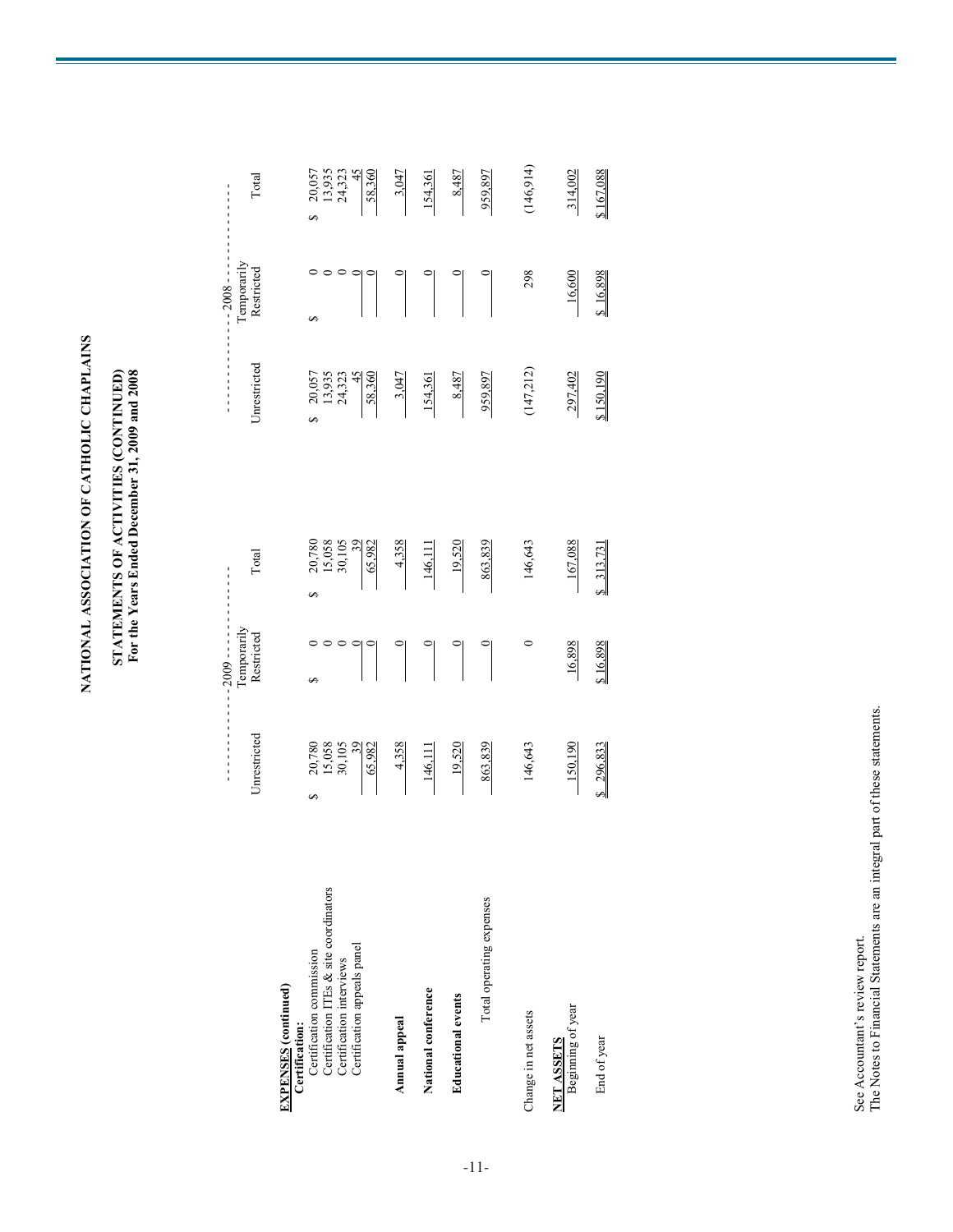## **Interview Team Educators**

#### The Role

The Interview Team Educators (ITEs) serve the certification process of NACC by supporting and coordinating the certification interviewers. They do this by:

- ▼ Ensuring recruitment and training of new interviewers.
- ▼ Overseeing the ongoing training of experienced interviewers.
- ▼ Sharing in the coordination of interview weekends at their respective sites.
- ▼ Developing and refining procedures and, with the Certification Commission, improving both the quality and positive outcomes of the interview process particularly and the certification process in general..

#### The Membership

Jane Smith replaced Jane Mather as the Lead ITE in January 2009. Jane Mather became the Certification Commission Liaison to the ITEs for one year, after which Sr. Julie Houser, CSJ, will assume the role. The usually 12 ITEs are very ably supported by the NACC National Office, most notably Rose Mary (Mar) Blanco-Alvarado.

Three new members joined us in July:

- ▼ Carolanne B. Hauck, Lancaster, PA
- ▼ Dennis McCann, Middletown, CT
- ▼ Bonnie J. McCulley, Phoenix, AZ

Dennis McCann left our ranks in the fall to pursue other interests. Sadly, Annette Castello, a faithful ITE since 2007, died in December as a result of a car accident.

#### The Training

Jane Mather led an Interview Training Workshop at the annual conference in Orlando in March. Several members attended, and many expressed an interest in becoming certification interviewers.

The training slides, which all interviewers review before completing a post test, were updated before the October weekend. Now interviewers go through this process before every interviewing weekend, rather than annually. While this procedure seems repetitive to some, even burdensome to long-time interviewers, it also serves the purpose of providing fresh content for the team conference call and helps to acquaint seasoned interviewers with new ones and those with whom they may not have worked before.

#### The Annual Meeting

Per our custom, we met for three days during July to welcome the three new ITEs, discuss interview weekend issues, smooth out any difficult spots, and have a visionary discussion with the Certification Commission. Important items for us to discuss this

year were:

- ▼ Finishing certification interviews on time, and ongoing difficulty when three interviewers who may be strangers collaborate on the Presenters Report II in a specified amount of time.
- ▼ The difficulties that arise when applicants do not write to all the standards as they are clearly instructed.
- ▼ The complications that arise when applicants have a language other than English as their first language.
- "Teamwork, teamwork, teamwork" became our mantra as we brainstormed about improvements among ourselves and among the interview teams. We believe that the better teams know one another and speak freely with one another, the more they will be able to work within the seemingly tight timeframes as cohesive and productive groups.

#### The Interview Weekends

May, 2009 – 4 Sites 45 Applicants (36 recommended for certification, 9 not recommended)

October, 2009 – 5 Sites 44 Applicants (39 recommended, 5 not recommended)

Both weekends had anomalies heretofore unseen, at least in recent times. Two applicants failed to write for more than a few standards, and another wrote to the standards for another organization. These situations caused considerable angst among the affected interviewers, but in the end, all were satisfied with their judgments and willingness to opt for the greater good of the weekend and the interview process in general.

The ITEs do wonderful work "in the trenches" during the weekends. They form good relationships with the different and diverse teams, help them to optimize their individual and collective giftedness, keep tabs on all the many bookkeeping and recording details that go on, and serve as excellent role models. They demonstrate good listening, compassion, justice, and administration. I am proud to be among them.

*Jane W. Smith Lead ITE*

Members: Br. James F. Adams, FMS, Mr. Robert J. Barnes, Ms. Annette Castello, Mr. Michael J. Doyle, Rev. Thomas B. Garlick, Sr. Colette Hanlon, SC, Mrs. Carolanne B. Hauck, Ms. Bonnie J. McCulley, Mrs. Marie V. Polhamus, Ms. Jane W. Smith, Mr. James E. Willsey, Mrs. Jane A. Mather, Sr. Julie Houser, CSJ, with staff Ms. Rose Mary Blanco-Alvarado.

## **Ethics Commission**

The Ethics Commission traditionally has had little to report. This year we had two incidents. One case was a request for clarification of the Ethics Accountability Statement. In that case the member was advised that the issue being raised was not an ethics issue and was advised to sign the statement and continue the Certification Review.

The other case was an ethics issue that pertained to one of our members. In that case an investigation was conducted in accordance with the procedures in the Ethics Procedures Manual. It was determined that the member had indeed violated the NACC Code of Ethics and the Ethics Commission recommended that

membership in the association be withdrawn. The member did not dispute the findings, but did apologize for his actions. Membership was withdrawn on Dec. 1, 2009.

*Rev. Mr. T. Patrick Bradley Chair, Ethics Commission*

Members: Rev. Mr. T. Patrick Bradley (Chair), Mr. D.W. Donovan, Ms. Mary M. Heintzkill, Ms. Patricia V. Melesco, Rev. Eugene S. Pocernich, Ms. Marilyn Williams, Ms. Bonnie J. Burnett (Board Liaison), with staff Ms. Susanne Chawszczewski.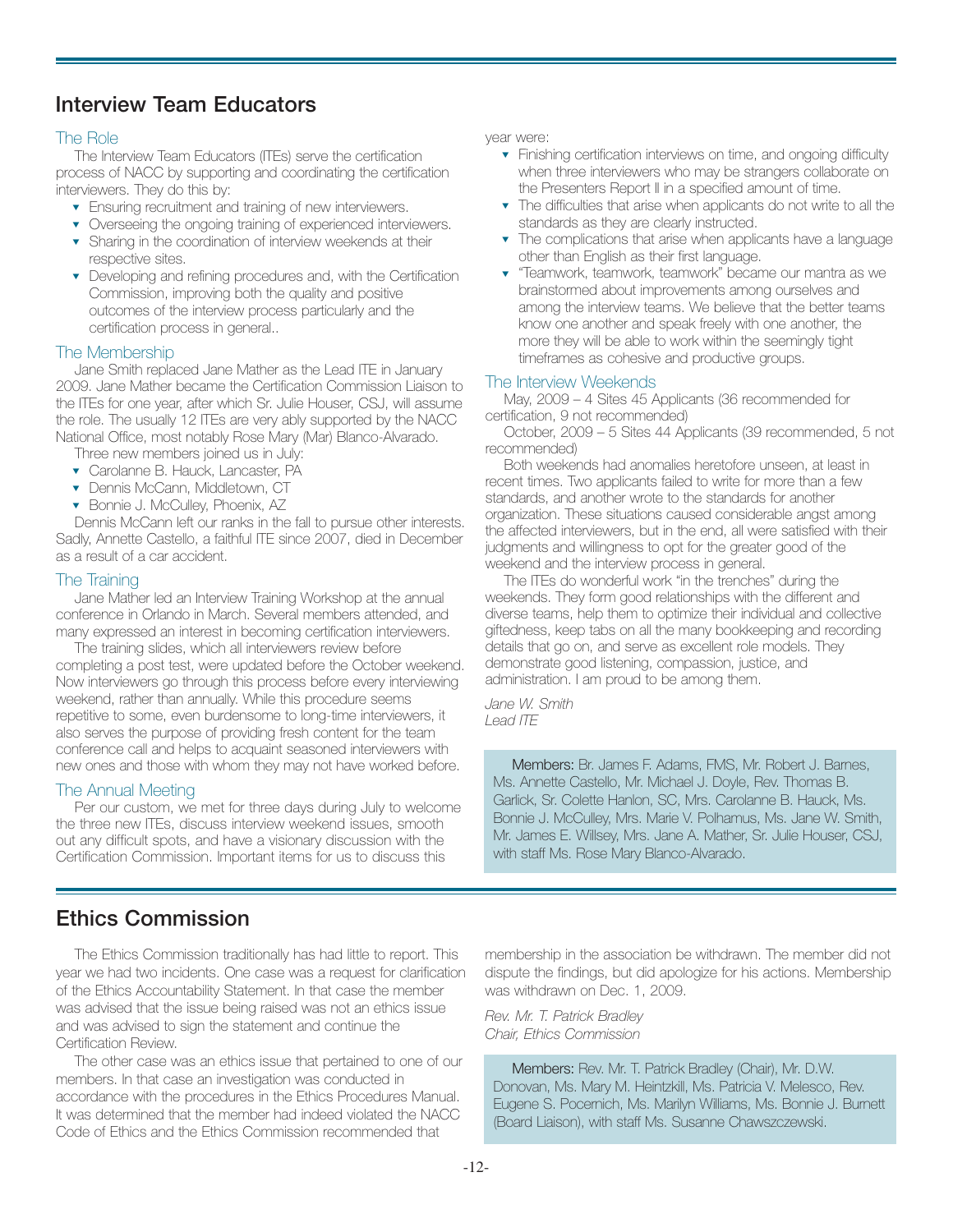## **Standards Commission**

The work of Standards this year was accomplished through the dedication of Sr. Jane Connolly, IHM, John Gillman (chair), Mary Lou O'Gorman, Mary T. O'Neill, Jane W. Smith, Alan E. Bowman (Board Liaison), Sr. Sheila Hammond, RSCJ (Certification Commission Liaison) and D.W. Donovan (Ethics Commission Liaison). Each year I realize more than ever that our work would not be possible without the faithful support of Susanne Chawszczewski, staff liaison from the national office. She brings an eye for detail as well as a refreshing spirit, providing hospitality and availability of necessary resources. We are also blessed to have the participation and encouragement from our Executive Director David Lichter. Thanks to all of you!

This past year we met in Orlando (Jan. 30-Feb. 1) and in Milwaukee (Oct. 30- Nov. 1), and had one conference call (Aug. 18). We had two joint meetings each with the board and the Certification Commission. At our Orlando meeting we expressed appreciation for the work of Rodger Accardi (Certification Commission Liaison), and at the Milwaukee gathering to Alan Bowman (Board Liaison), D.W. Donovan (Ethics Commission Liaison), Mary T. O'Neill (member, whose second term ended), all of whom completed their service to Standards.

While remaining on the commission, John Gillman decided to step down as chair. We are pleased to have as our new chair for the next three years, Sr. Jane Connolly, IHM, who brings much experience including her work with the Ethics Commission. Our new representative from Certification is Sr. Sheila Hammond, RSCJ, who offers a rich skill set to our work, drawing from her wealth of professional work.

The main accomplishment was the completion of the revision of our procedures and an updating of the glossary. We also:

- ▼ Began the process of identifying revisions for Standards, which will be brought to the Spiritual Care Collaborative.
- ▼ Wrote articles for *Vision* highlighting those Standards specific to NACC.
- ▼ Explored ways to collaborate with the Standards Commissions/ Committees of the cognate groups.
- ▼ Reviewed the ACPE 2010 Standards and complaint process, including complaints against accreditation and certification commissions.
- ▼ Clarified process for inactive members and the renewal of their certification.
- ▼ Reviewed feedback from certification interviews, with special attention to the issues brought forth by the Interview Team Educators (ITE's).
- ▼ Reaffirmed the importance of the requirement for a master's degree for certification during a discussion of how to increase the number of individuals who could qualify for certification by NACC.
- ▼ Considered the ongoing question of maintaining an educational and certification process for CPE supervisors. A task force has been re-established to address this issue.
- ▼ Planned to orient new members to the commission using a mentoring relationship.

We also reviewed several related documents and considered how each of these interfaced with NACC Standards, noting ways in which our Standards may need to be enhanced and updated. A comparative chart was prepared that assisted us in assessing these documents:

- ▼ "Co-Workers in the Vineyard of the Lord" (USCCB)
- ▼ "Standards of Practice for Chaplains in Acute Care: A project of the Commission on Quality in Pastoral Services of the APC"
- ▼ "Report on Improving the Quality of Spiritual Care as a Dimension of Palliative Care: A Report of the Consensus Conference"
- "Standards of Professional Practice" (NACC/CHA document that addresses outcomes), which emerged from the Pastoral Care Summit, sponsored by the NACC and CHA. Question to be considered: Do the NACC Standards lead to the outcomes articulated in this document?

Three articles pertinent to Standards were published in Vision. David Lichter ("Revised Standards focus on theology, ethics," March/April, p. 7) reflected on Standards 302 (Theory of Pastoral Care) and 305 (Professional Practice).

Sr. Jane M. Connolly, IHM ("Revised Standards require reflection on Jesus' Life," May/June 2009, pp. 5, 9) explored how Standards 303.1 and 303.71 relate to our Vision Statement to "faithfully reflect the healing presence of Jesus Christ." She reminded us of the multiple healing stories in the Gospel that present Jesus' healing presence. Addressing Standards 305.2 and 305.21, John Gillman ("Revised Standards call for building peer relationships," September/October 2009, pp. 5, 14) considered how our "peer relationships are deeply rooted in the Christian Scriptures, the most fundamental document for Catholic Chaplains."

*John Gillman Chair*

Members: Mr. John Gillman (Chair), Ms. Mary Lou O'Gorman, Ms. Mary T. O'Neill, Ms. Jane W. Smith, Sr. Jane M. Connolly, IHM, Mr. Alan E. Bowman (Board Liaison), Mr. D.W. Donovan (Ethics Commission Liaison), Sr. Sheila Hammond, RSCJ (Certification Commission Liaison), with staff Ms. Susanne Chawszczewski.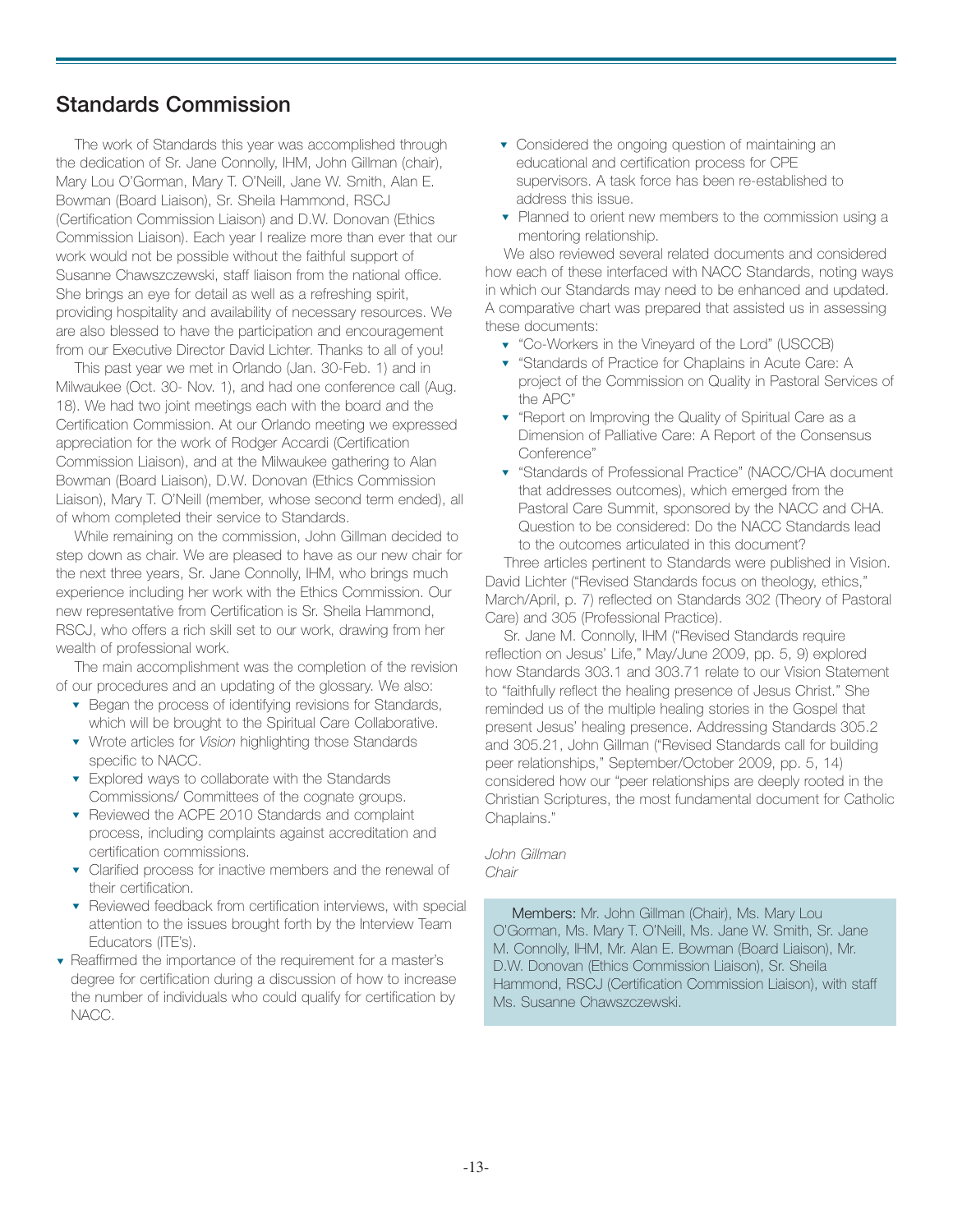## **Red Cross Spiritual Care Response Team**

The Spiritual Care Response Team (SRT) a component of the national Critical Response Team (CRT, formerly the AIR Team) has collaborated with the national American Red Cross (ARC) since 1999. NACC has been an active member of this team together with our cognate partners.

With over 25 deployments in the past 12 years to air disasters, 9/11, hurricanes, school and community shootings, and other mass fatality events, the American Red Cross Spiritual Care Response Team (SRT) has helped provide, facilitate, and coordinate appropriate spiritual care for those profoundly impacted by nature- and human-caused disasters.

#### Education and training

In 2009, at the Spiritual Care Summit in Orlando, FL, more than 70 board certified chaplains attended the SRT training in Orlando as a pre-conference. Seven NACC chaplains participated with colleagues from all other professional chaplaincy organizations.

A National American Red Cross Spiritual Care Response Team Coordinator position was approved and fully funded: The SRT steering committee worked extensively from June through November, 2009, to present the proposal and complete history of the SRT as a federally mandated program through the Federal Aviation Act and subsequent Family Assistance Act. As a result of this effort, the National American Red Cross created and fully funded the position of Spiritual Care Response Team Manager under National Red Cross office of Partner Services. This position was filled by Rev. Earl Johnson, APC, who has been the volunteer partner prior to this position being officially created. This is a significant positive step and effort of the National American Red Cross to recognize the coordination of spiritual care as an essential component of disaster relief. It fully complements the Red Cross values of impartiality and neutrality as it seeks to ensure that all victims of disaster have the support of spiritual care and all faiths would be honored in this effort.

#### SRT disaster responses in 2009

Through the year there were a few significant events where members of the SRT were deployed to respond.

- ▼ In January, the "Miracle on the Hudson" occurred, with a fully-loaded US Airways jet making an emergency landing on the Hudson River five minutes after takeoff from LaGuardia airport in New York City. All passengers survived and SRT Stephen Roberts and members of Disaster Chaplaincy Services supported those evacuated from the plane that remained afloat within view of midtown Manhattan and New Jersey in the middle of an icy afternoon. Rabbi Roberts was on one of the warming buses at the pier to which passengers were brought for assessment and support before being taken to a hotel at the departure airport to await another flight home.
- In February, 50 persons perished in a Buffalo suburb after a Continental Express regional jet crashed during an ice storm.

Three SRTs, Beth Lenegan (Buffalo), Doug Longstaffe (Ottawa), and Martin Montonye (NYC), were deployed to support the Family Assistance Center and support a site visit before another ice storm blizzard. The American Red Cross chapter in Buffalo and a partial deployment of ARC's Critical Response Team helped support families profoundly impacted by this incident and worked with the National Transportation Safety Board and Continental Airlines Care Teams to provide disaster family assistance.

- Two weeks later, nine persons were killed when a Turkish Airlines jet crashed in Amsterdam within minutes of landing, and, in June, an Air France intercontinental passenger jet crashed into the South Atlantic Ocean midway between Rio and Paris, its intended destination. Images of the tail section with the recognizable Air France logo filled the pages of the world's newspapers at the beginning of the summer travel season. There were no survivors; however, some bodies were recovered.
- ▼ On Sept. 29, a tsunami generated by an earthquake devastated American Samoa, killing schoolchildren, the elderly, and those in the harbor with an early morning tidal wave that swept across low-lying areas without warning. SRT Tim Serban was deployed to Pago Pago after requests came for spiritual care from one of the all-volunteer chapters for this deeply religious island territory. Partnering with DMH, Serban worked with most of the families that had a loss and supported over 2,200 schoolchildren that lost classmates. His situation reports were widely circulated and illustrated powerful anecdotes on how disaster spiritual care can partner and provide emotional and spiritual support. The reports also told of rituals that can serve for individual and community recovery. (Reports may be accessed in the December issue of www.plainviews.org).
- ▼ Late Dec. 21, a fully loaded American Airlines passenger jet that had originated in Washington, DC, with a stop in Miami, crash landed in Jamaica with 154 passengers and crew surviving. Upon daybreak, images of the broken fuselage, 15 feet from the sea, were broadcast to the public. The majority of passengers were returning home for the holidays.

#### Into the future

In 2010, we look forward to providing two-day pre-conference workshops with SRT Training at the NACC Conference in St. Paul, MN, in March, and at the APC Conference in Schaumburg, IL, in April.

For more information about the SRT and future programs, please contact Tim Serban, NACC's representative to the American Red Cross Spiritual Care Response Team. Email: Tim.Serban@Providence.org

#### *Tim Serban*

*Special Representative, American Red Cross SRT*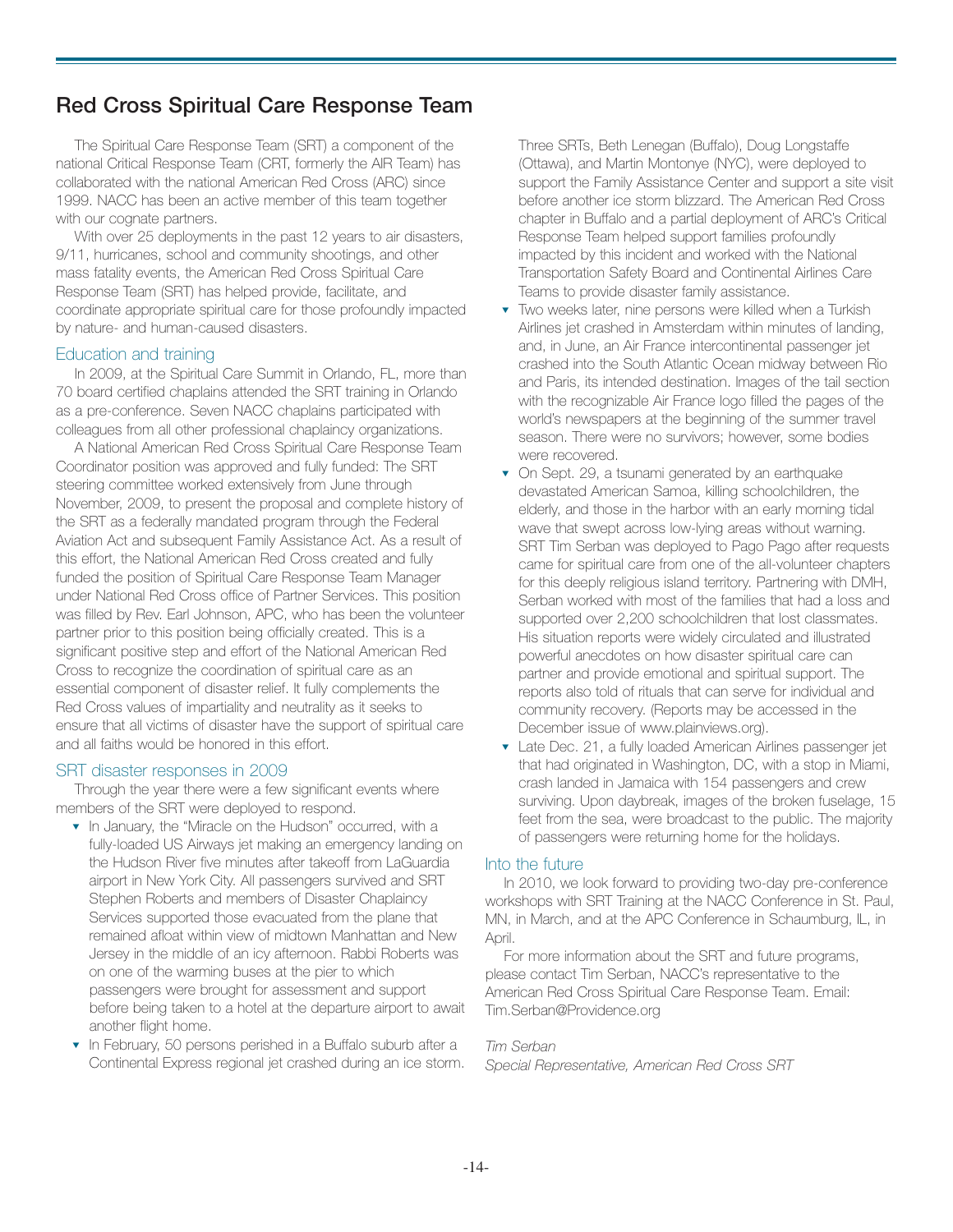## **Editorial Advisory Panel**

This past year there was heightened and enthusiastic involvement in *Vision* by NACC members, with many contributing articles on a wide span of topics, ranging from ethics in the workplace to the professionalization of chaplaincy.

NACC's Editorial Advisory Panel, which meets by phone five times a year, deserves the credit for the choice of substantive themes that were explored in the pages of *Vision* in 2009. The themes chosen were:

- ▼ January-February *Vision*: "Reaching Out to the Immigrant," a group of articles written by NACC members who minister to the vulnerable U.S. immigrant population, both at the U.S.- Mexico border and inside this country in places where immigrants have found work and put down roots.
- ▼ March-April *Vision*: "Professionalization of Chaplaincy," a section focusing on the importance of embracing new ways of assessing and describing chaplaincy's contributions to health.
- ▼ Mary-June *Vision*: "Summit '09," coverage of the Feb. 1-4, 2009, meeting of chaplains organized by the Spiritual Care Collaborative, an umbrella group of spiritual care providers. The summit title was "Health and Hope: The Hard Reality of Living Intentionally in a Village of Care."
- ▼ July-August *Vision*: "One Book, One Association," in which NACC members were invited to join fellow members in reading and reflecting on "When Crickets Cry," by Charles Martin.
- ▼ September-October *Vision*: "Chaplains in Outpatient Ministry," a group of articles that highlighted workplaces in which chaplains have responded to changes in healthcare delivery.
- ▼ November-December *Vision*: "Ethics at Work," included a research piece on how ethics conversations may help lower nurses' moral distress and explored the role chaplains play on ethics panels at their institutions.

Paul Buche, a key member of the Editorial Advisory Panel, who had dedicated long hours for several years to seeking high-quality material for the Research Update Section of *Vision*, died in January. Mr. Buche was successful in exposing *Vision* readers to chaplaincy-related research not only from this country, but also from Canada and Europe.

Before his death, Mr. Buche worked with Austine Duru, a chaplain at St. Margaret Mercy Hospital in Hammond, IN, to prepare him to assist in the search for research. Mr. Duru graciously accepted a three-year term on the Editorial Advisory Panel following Mr. Buche's death. He has taken over the demanding task of seeking out new substantive research in fields of interest to NACC members.

Thanks to Phil Paradowski, NACC Administrative Specialist/Information Technology and Special Projects, many *Vision* articles are available online in a more accessible fashion than in the past. These articles may be accessed one by one on the NACC website (www.nacc.org), and specific articles can be found by using topic keywords on the website's search engine.

Also in 2009, more than 130 NACC members participated in a *Vision* online survey. Their comments will provide valuable direction to the Editorial Advisory Panel and *Vision's* editor in 2010 as they continue the joint task of making *Vision* ever more responsive to members' professional interests and needs.

Reflection on the survey results by panel members led in late 2009 to the establishment of a *Vision* Research Panel, made up of 12 research-oriented individuals who volunteered to share their expertise. They are: Teresa Albanese, Rev. Elizabeth Collier, Gordon Hilsman, Jim Hoff, Sister Maria Theresa Hronec, SSCM, Bill Kramer, Mickie Micklewright, Robert Mundle, Linda Piotrowski, Hyun Underwood, Dacia Van Antwerp and Marilyn Williams.

Their role is to write up brief reflections on how research published in *Vision* can be applied to their own ministry or to pastoral care, in general. The reflections were suggested as a way to help *Vision* readers reflect on how the research presented in Research Update articles can apply to their own ministry and to pastoral care.

Further analysis of the survey results will help with theme development for future issues of *Vision*.

*Laurie Hansen Cardona* Vision *Editor*

Members: Mr. Austine Duru, Ms. Michelle Lemiesz, Ms. Linda Piotrowski, Ms. Michele Le Doux Sakurai, Rev. Freddy Washington, CSSp, Sr. Norma Gutierrez, MCDP (Board Liaison), with staff Mr. David Lichter and Ms. Laurie Hansen Cardona.

## **USCCB/CCA Liaison**

As a special representative to the United States Conference of Catholic Bishops Commission on Certification and Accreditation, my primary focus has been to communicate with Sr. Kay Sheskaitis, IHM, executive director of the USCCB/CCA, regarding the ongoing revision of the NACC's Standards. (I serve on the Standards Commission as well.)

I met with Sister Kay in Orlando at the Spiritual Care Summit in February in order to review the work of the commission since our last meeting. We discussed the completed Standards, procedures and documents to facilitate the certification and renewal of certification processes. In addition, I also outlined the commission's current task of drafting a glossary to accompany these materials and responded to Sister Kay's questions/concerns regarding these documents and

processes. Since our conversation, the completed glossary was sent to Sister Kay. She has served as an invaluable resource in the creation of these materials.

Two members of the NACC, Mary Theresa O'Neill and Rev. Andrew Sioletti, serve as NACC representatives to the USCCB/CCA Board of Directors and have participated in the Standards review and approval by that body. Those relationships and that of NACC Executive Director David Lichter have strengthened the communication and collaboration between the USCCB/CCA and the NACC.

*Mary Lou O'Gorman Special Representative to the USCCB/CCA*